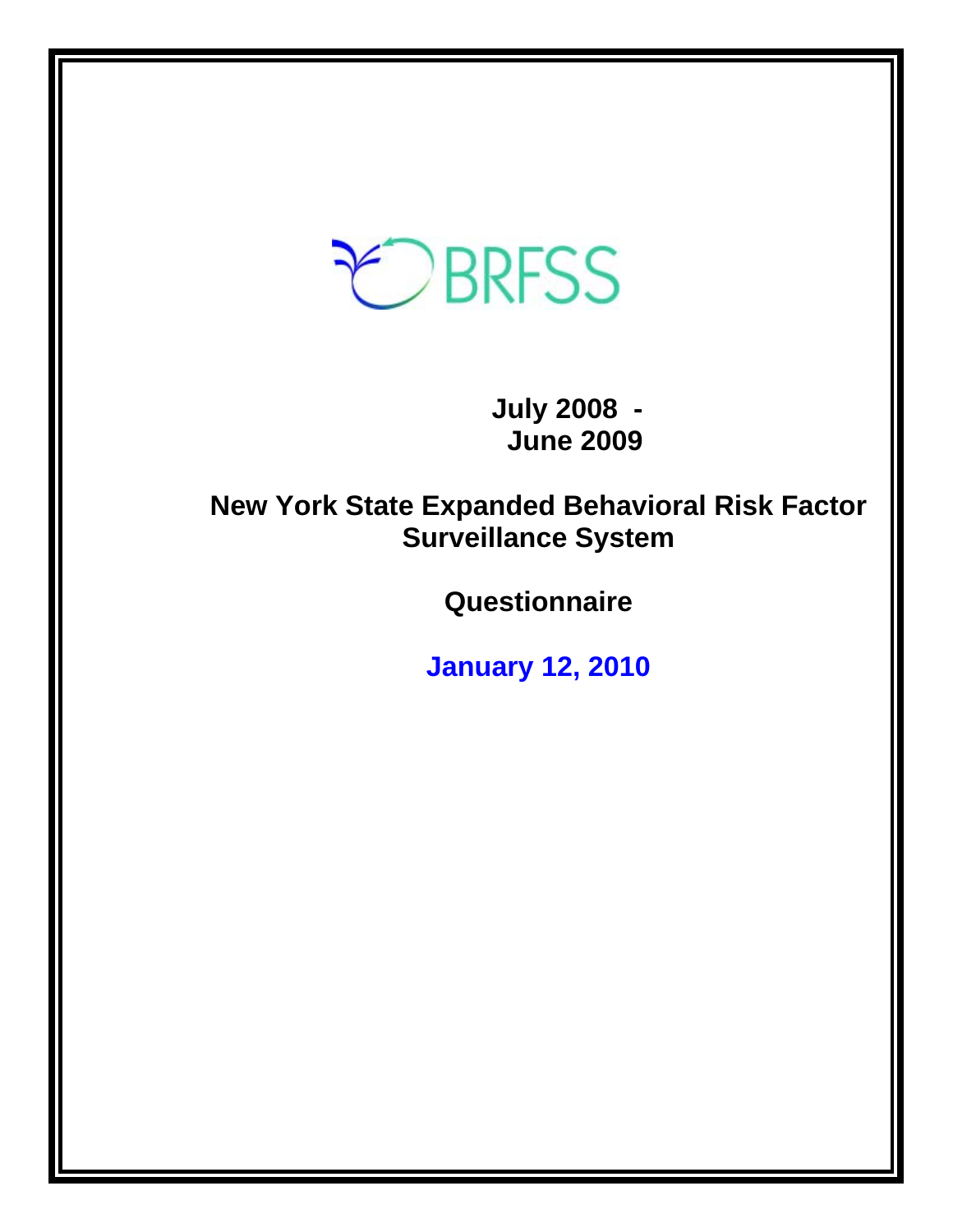

# **Expanded Behavioral Risk Factor Surveillance System** 2008 Questionnaire

# **Table of Contents**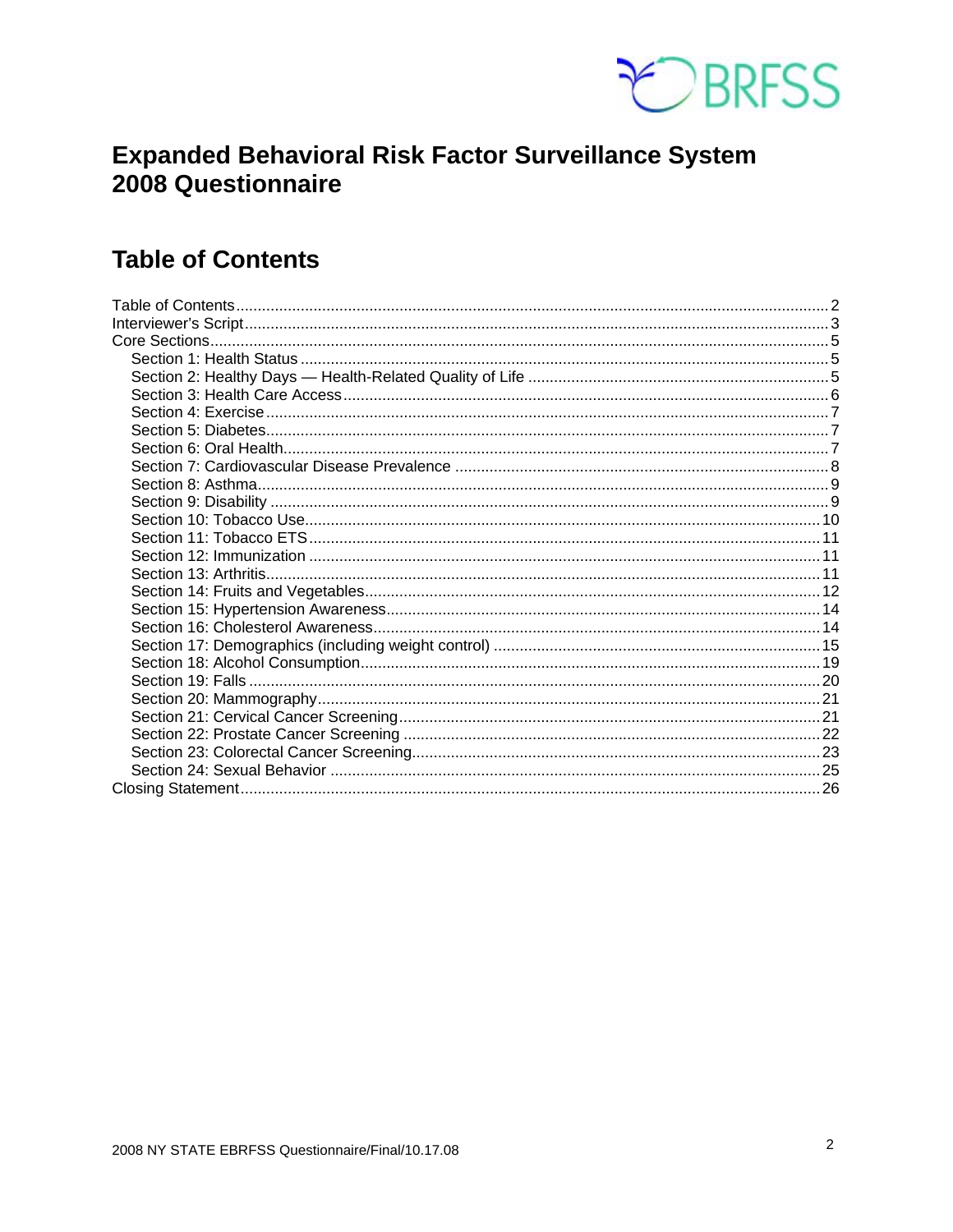

# <span id="page-2-0"></span>**Interviewer's Script**

HELLO, I'm calling on behalf of the **New York State Department of Health**. My name is **[INTERVIEWER NAME]**.

We are gathering information about the health of **New York State** residents age 18 or older. This project is conducted by the New York State Health Department. Your telephone number has been chosen randomly, and I would like to ask some questions about health and health practices.

I would like to speak to a member of the household who is age 18 or older.

[INTERVIEWER, READ IF NECESSARY: If you have any questions about the study, you can call Doug Currivan toll-free at 1-800-334-8571 extension 3334. Dr. Currivan is a Survey Director with RTI International, a not-for-profit research organization coordinating this research. If you have any questions about your rights as a study participant, you can call Mr. Tony Watson of the New York State Department of Health Institutional Review Board at 1-518-474-8539 or contact RTI's Office of Research Protection toll-free at 1-866-214-2043.]

INTERVIEWER, READ IF NECESSARY: If you have any questions about the study [see FAQ]

#### Is this **(phone number)** ?

 **If "no,"** 

 Thank you very much, but I seem to have dialed the wrong number. It's possible that your number may be called at a later time. **STOP**

Is this a private residence in **New York**?

 **If "no,"**

Thank you very much, but we are only interviewing private residences in New York.

#### **STOP**

Is this a cellular telephone?

#### **[Read only if necessary: "By cellular telephone we mean a telephone that is mobile and usable outside of your neighborhood."**

#### **If "yes,"**

Thank you very much, but we are only interviewing land line telephones in private residences. **STOP** 

I need to randomly select one adult who lives in your household to be interviewed. How many members of your household, including yourself, are 18 years of age or older?

Number of adults

 **If "1,"**  Are you the adult?

#### **If "yes,"**

Then you are the person I need to speak with. Enter 1 man or 1 woman below (Ask gender if necessary). **Go to informed consent statement for correct respondent.**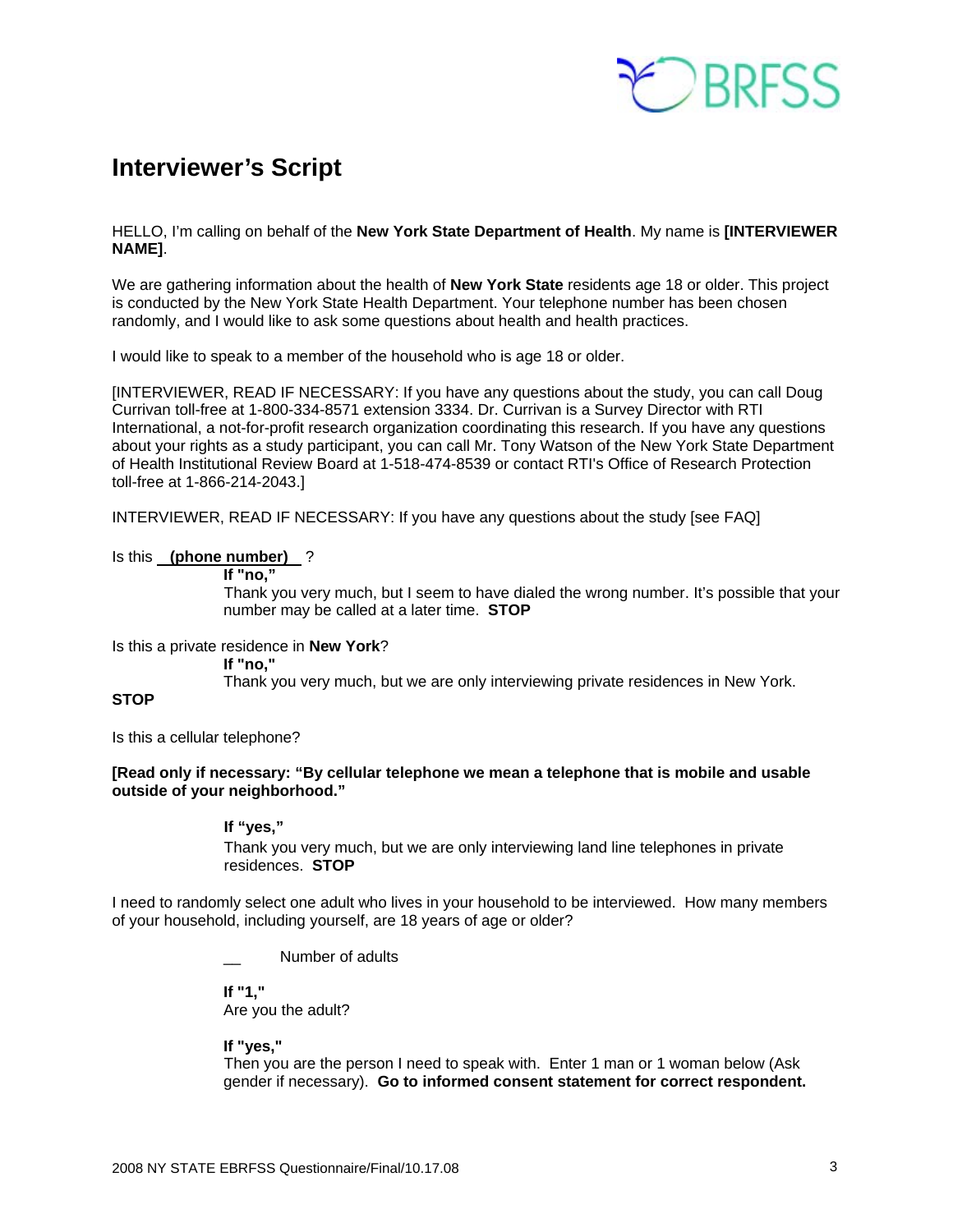

 **If "no,"** 

 Is the adult a man or a woman? Enter 1 man or 1 woman below. May I speak with **[fill in (him/her) from previous question]**? **Go to "correct respondent" on the next page.**

How many of these adults are men and how many are women?

- Number of men
- Number of women

The person in your household that I need to speak with is \_\_\_\_\_\_\_\_\_\_\_\_\_\_\_.

#### **Informed consent statement for correct respondent:**

The purpose of this study is to understand health and health practices among adult residents of New York. The interview only takes about 15 minutes. Over 600 residents from each county in New York will take part in this survey.

Your help is voluntary, but important. You do not have to answer any question you do not want to, and you can end the interview at any time. Any information you give me will be confidential. I will not ask for your name, address, or other personal information that can identify you. If you have any questions about this survey, please call Doug Currivan toll-free at 1-800-334-8571 extension 3334.

INTERVIEWER, IF REQUESTED: If you have any questions about your rights as a study participant, you can call Mr. Tony Watson of the New York State Department of Health Institutional Review Board at 1- 518-474-8539 or contact RTI's Office of Research Protection toll-free at 1-866-214-2043.

INTERVIEWER, IF REQUESTED: If you have any questions about your rights as a study participant [see FAQ]

Let's begin …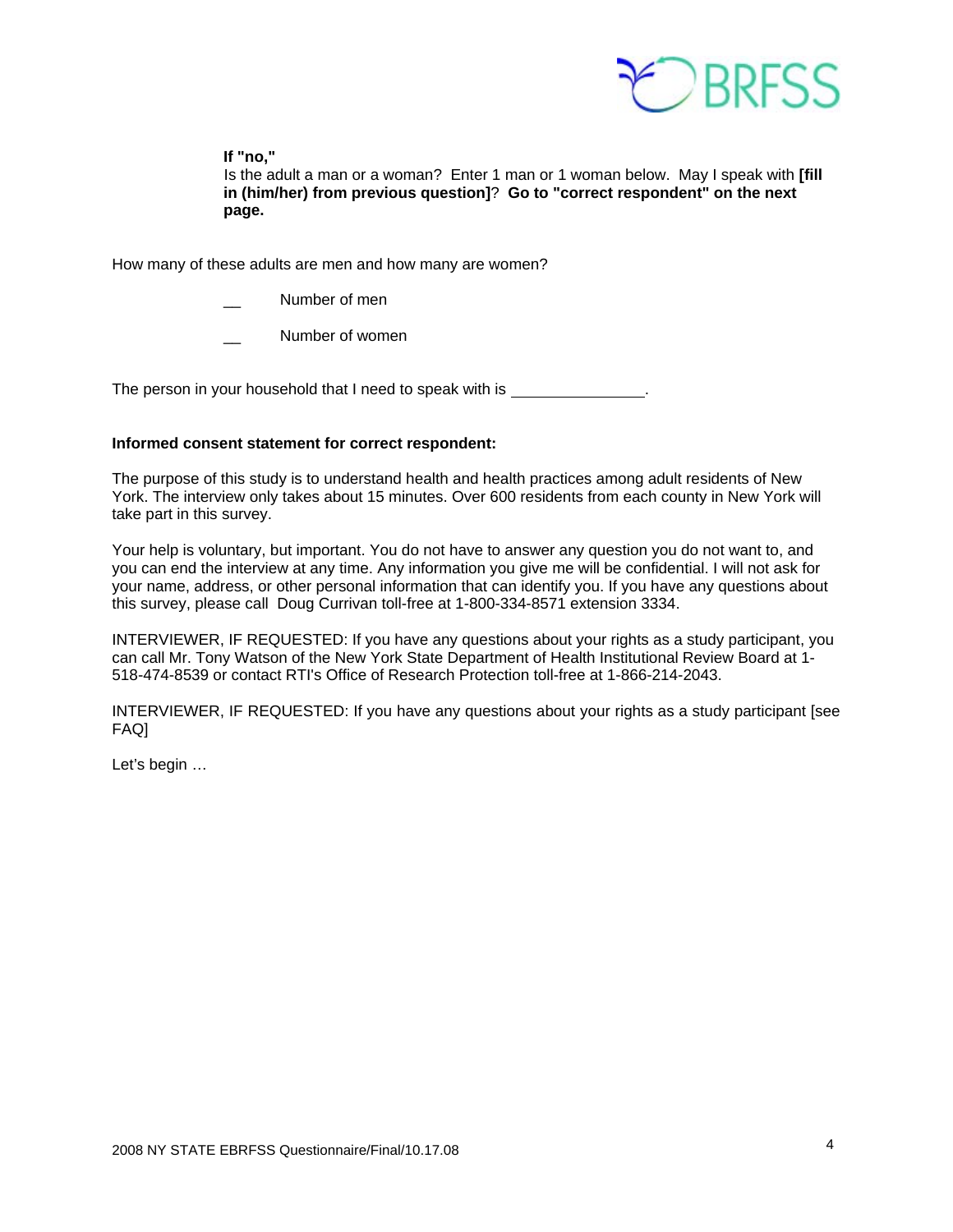

# <span id="page-4-0"></span>**Core Sections**

# Section 1: Health Status

**1.1** Would you say that in general your health is—

#### **Please read:**

- 1 Excellent
- 2 Very good
- 3 Good
	- 4 Fair

**Or** 

5 Poor

#### **Do not read:**

- 7 Don't know / Not sure<br>9 Refused
- **Refused**

# Section 2: Healthy Days — Health-Related Quality of Life

- **2.1** Now thinking about your physical health, which includes physical illness and injury, for how many days during the past 30 days was your physical health not good?
	- $\frac{1}{8}$   $\frac{1}{8}$  Number of days
	- **None**
	- 7 7 Don't know / Not sure<br>9 9 Refused
	- **Refused**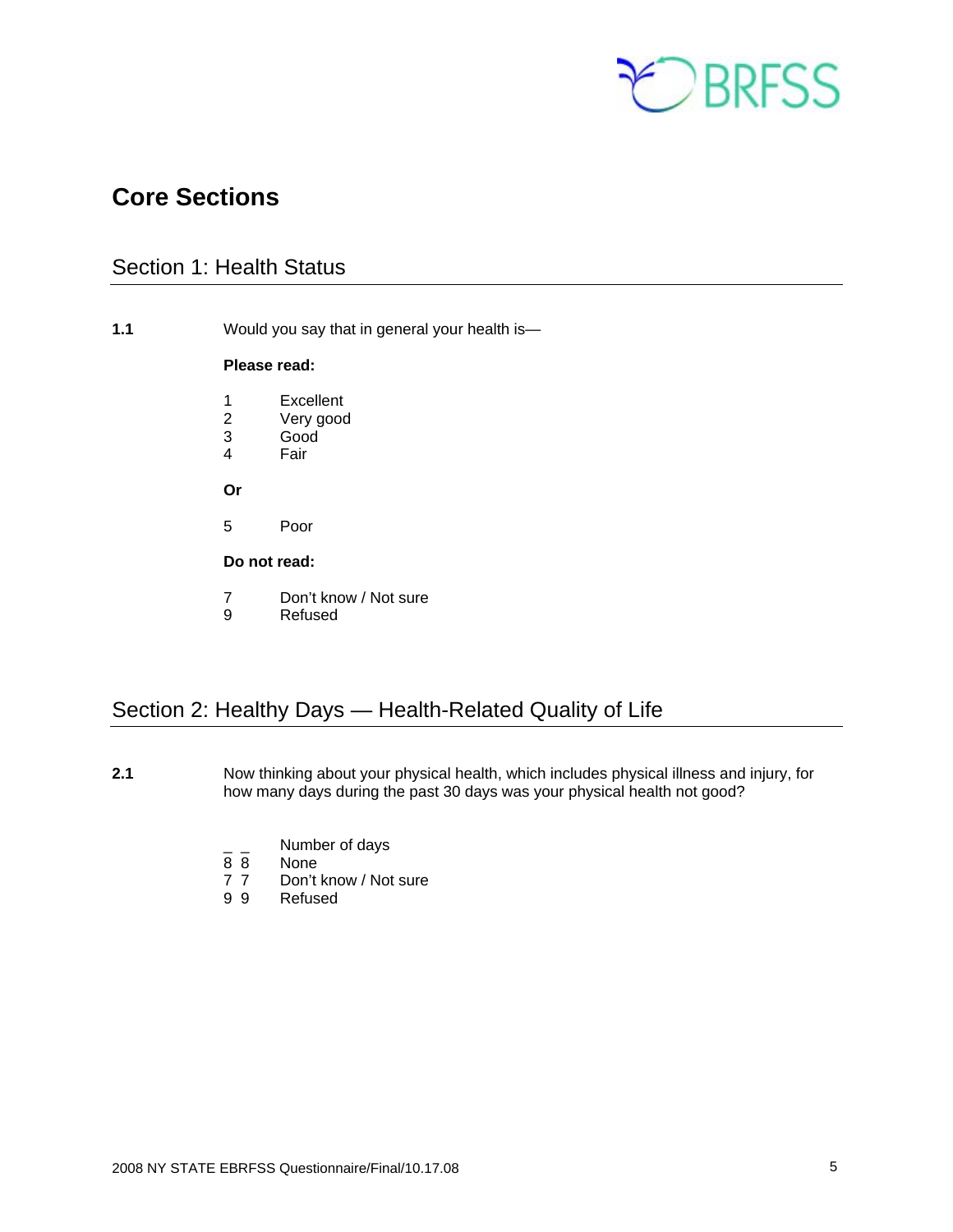

- <span id="page-5-0"></span>**2.2** Now thinking about your mental health, which includes stress, depression, and problems with emotions, for how many days during the past 30 days was your mental health not good?
	- $\frac{1}{8}$   $\frac{1}{8}$  Number of days
	-

8 8 None **[If Q2.1 and Q2.2 = 88 (None), go to Section 3]** 

- 7 7 Don't know / Not sure<br>9 9 Refused
- **Refused**

#### **[If Q2.1 and Q2.2 do not both = 88 (None), ask Q2.3]**

- **2.3** During the past 30 days, for about how many days did poor physical or mental health keep you from doing your usual activities, such as self-care, work, or recreation?
	- $\frac{1}{8}$   $\frac{1}{8}$  Number of days
	- **None**
	- 7 7 Don't know / Not sure<br>9 9 Refused
	- **Refused**

### Section 3: Health Care Access

- **3.1** Do you have any kind of health care coverage, including health insurance, prepaid plans such as HMOs, or government plans such as Medicare?
	- 1 Yes<br>2 No
- 2 No
	- 7 Don't know / Not sure
	- 9 Refused

#### **3.2** Do you have one person you think of as your personal doctor or health care provider?

 **If "No," ask: "Is there more than one, or is there no person who you think of as your personal doctor or health care provider?"** 

- 1 Yes, only one
- 2 More than one
- 3 No
- 7 Don't know / Not sure
- 9 Refused
- **3.3** Was there a time in the past 12 months when you needed to see a doctor but could not because of cost?
	- 1 Yes
- 2 No
	- 7 Don't know / Not sure
	- 9 Refused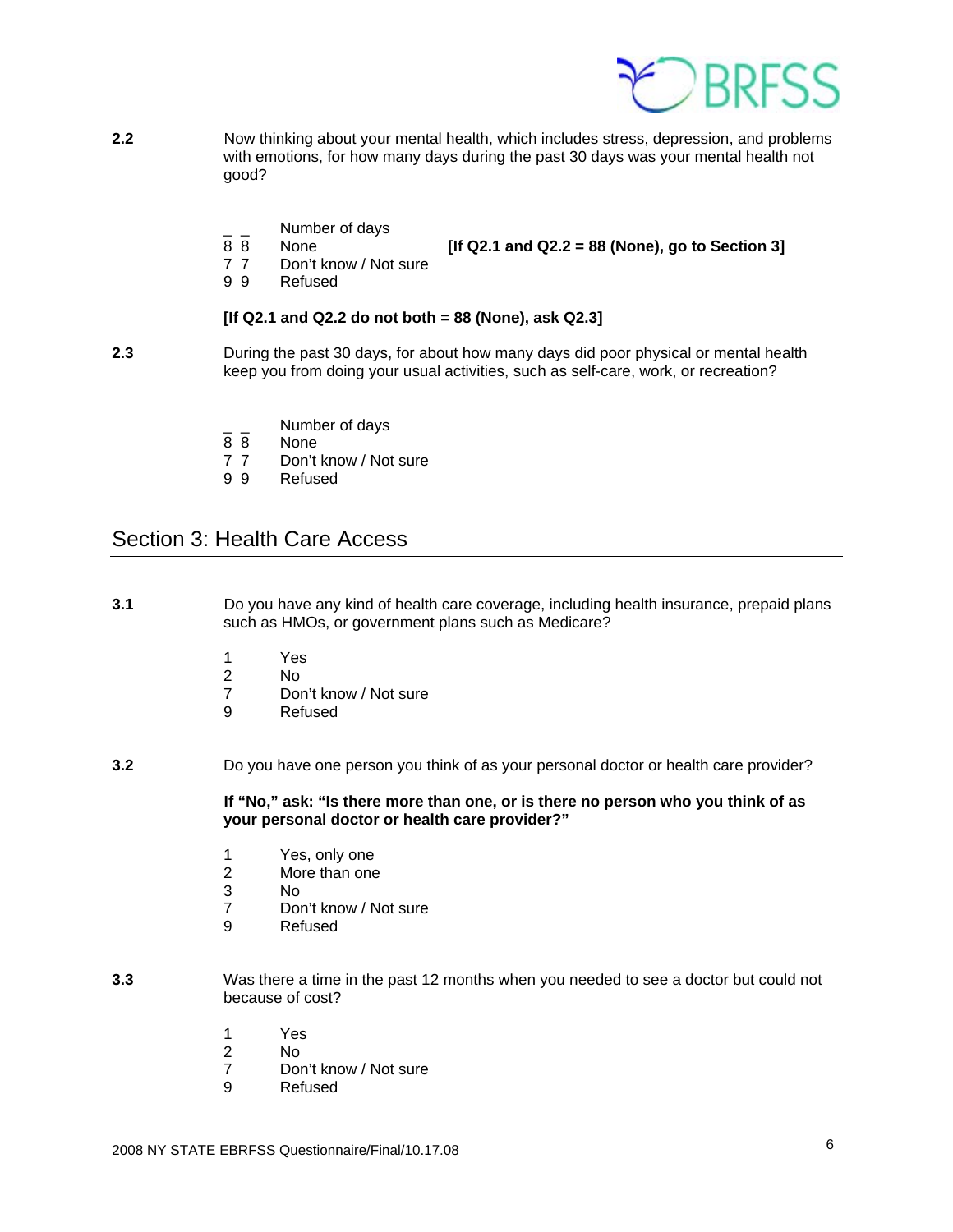

- <span id="page-6-0"></span>**3.4** About how long has it been since you last visited a doctor for a routine checkup? A routine checkup is a general physical exam, not an exam for a specific injury, illness, or condition.
	- 1 Within past year (anytime less than 12 months ago)
	- 2 Within past 2 years (1 year but less than 2 years ago)<br>3 Within past 5 years (2 years but less than 5 years ago
	- Within past 5 years (2 years but less than 5 years ago)
	- 4 5 or more years ago<br>7 Don't know / Not sure
	- Don't know / Not sure
	- 8 Never
	- 9 Refused

### Section 4: Exercise

- **4.1** During the past month, other than your regular job, did you participate in any physical activities or exercises such as running, calisthenics, golf, gardening, or walking for exercise?
	- 1 Yes
- 2 No
	- 7 Don't know / Not sure
	- 9 Refused

### Section 5: Diabetes

**5.1** Have you ever been told by a doctor that you have diabetes?

 **If "Yes" and respondent is female, ask: "Was this only when you were pregnant?"** 

**If respondent says pre-diabetes or borderline diabetes, use response code 4.** 

- 1 Yes<br>2 Yes.
- 2 Yes, but female told only during pregnancy
- 3 No
- 4 No, pre-diabetes or borderline diabetes<br>7 Don't know / Not sure
- 7 Don't know / Not sure<br>9 Refused
- **Refused**

# Section 6: Oral Health

**6.1** How long has it been since you last visited a dentist or a dental clinic for any reason? Include visits to dental specialists, such as orthodontists.

#### **Read only if necessary:**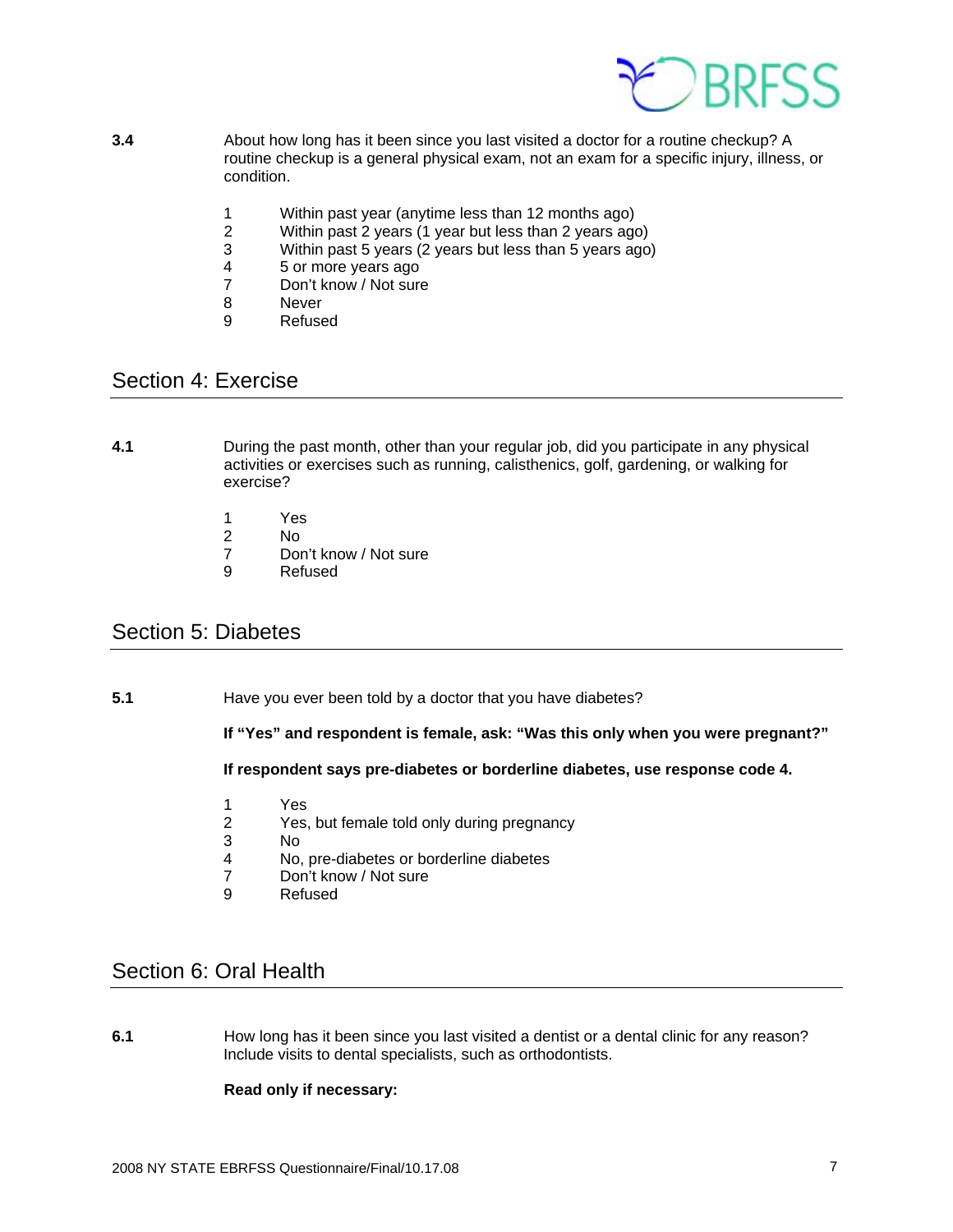

- <span id="page-7-0"></span>1 Within the past year (anytime less than 12 months ago)
- 2 Within the past 2 years (1 year but less than 2 years ago)
- 3 Within the past 5 years (2 years but less than 5 years ago)
- 4 5 or more years ago

- 7 Don't know / Not sure<br>8 Never
- **Never**
- 9 Refused
- 

**6.2** How many of your permanent teeth have been removed because of tooth decay or gum disease? Include teeth lost to infection, but do not include teeth lost for other reasons, such as injury or orthodontics.

#### **NOTE: If wisdom teeth are removed because of tooth decay or gum disease, they should be included in the count for lost teeth.**

- 1 1 to 5<br>2 6 or m
- 6 or more but not all
- 3 All
	- 8 None
	- 7 Don't know / Not sure
	- 9 Refused

#### **[If Q6.1 = 8 (Never) or Q6.2 = 3 (All), go to Section 7]**

**6.3** How long has it been since you had your teeth cleaned by a dentist or dental hygienist?

#### **Read only if necessary:**

- 1 Within the past year (anytime less than 12 months ago)
- 2 Within the past 2 years (1 year but less than 2 years ago)
- 3 Within the past 5 years (2 years but less than 5 years ago)
- 4 5 or more years ago

#### **Do not read:**

- 7 Don't know / Not sure
- 8 Never
- 9 Refused

# Section 7: Cardiovascular Disease Prevalence

Now I would like to ask you some questions about cardiovascular disease.

Has a doctor, nurse, or other health professional EVER told you that you had any of the following? For each, tell me "Yes," "No," or you're "Not sure."

**7.1** (Ever told) you had a heart attack, also called a myocardial infarction?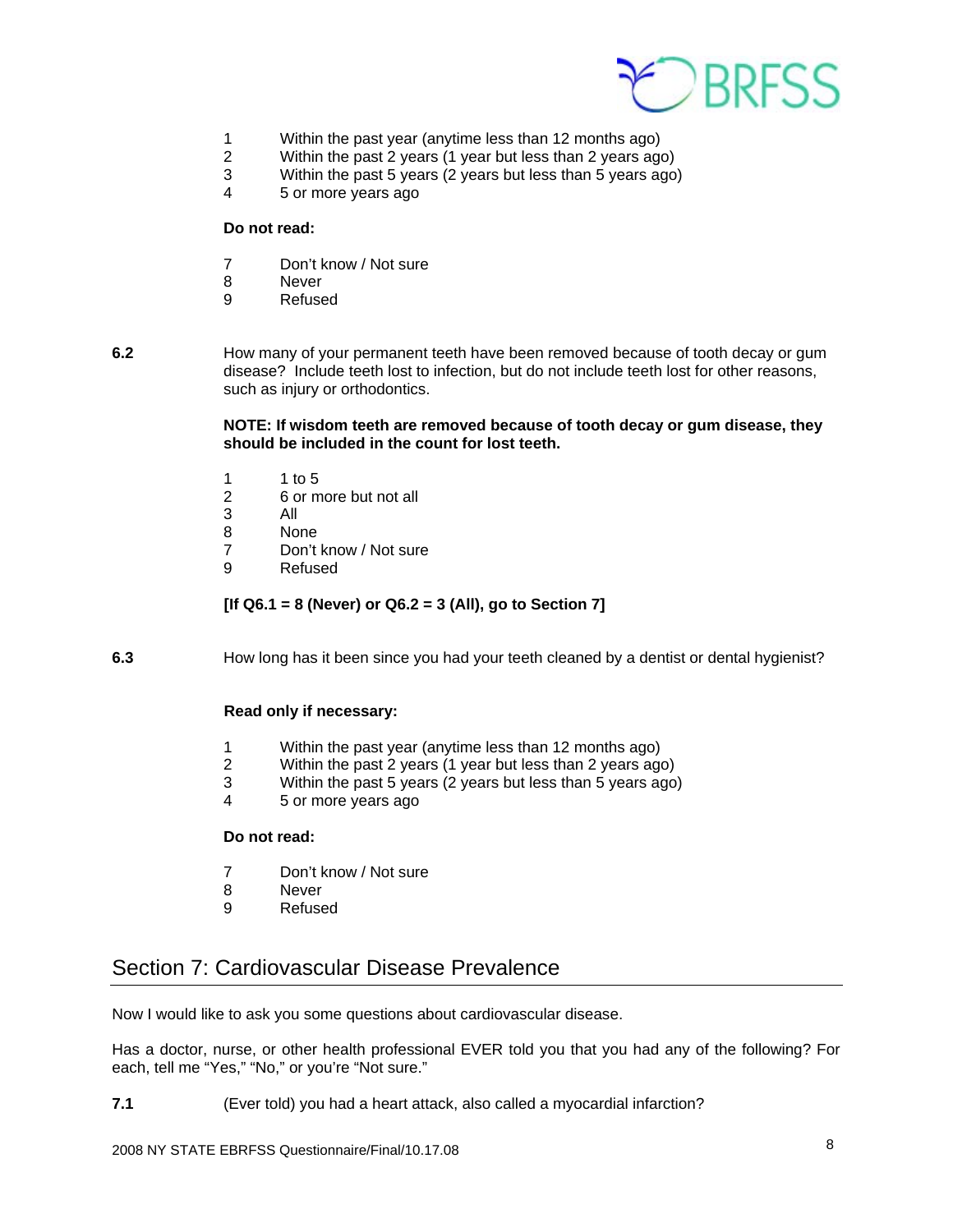

- <span id="page-8-0"></span>1 Yes
- 2 No<br>7 Doi
- Don't know / Not sure
- 9 Refused

#### **7.2** (Ever told) you had angina or coronary heart disease?

- 1 Yes
- 2 No<br>7 Dor
- 7 Don't know / Not sure<br>9 Refused
- **Refused**
- **7.3** (Ever told) you had a stroke?
	-
	- 1 Yes<br>2 No No.
	- 7 Don't know / Not sure<br>9 Refused
	- **Refused**

### Section 8: Asthma

**8.1** Have you ever been told by a doctor, nurse, or other health professional that you had asthma?

|                   | Yes                                     |   |
|-------------------|-----------------------------------------|---|
| [Go to Section 9] | No.                                     |   |
|                   | Don't know / Not sure [Go to Section 9] |   |
| [Go to Section 9] | Refused                                 | a |

#### **[If Q8.1 = 1 (Yes) ask Q8.2]**

- **8.2** Do you still have asthma?
	- 1 Yes<br>2 No
	- 2 No<br>7 Dor
	- Don't know / Not sure
	- 9 Refused

# Section 9: Disability

The following questions are about health problems or impairments you may have.

**9.1** Are you limited in any way in any activities because of physical, mental, or emotional problems?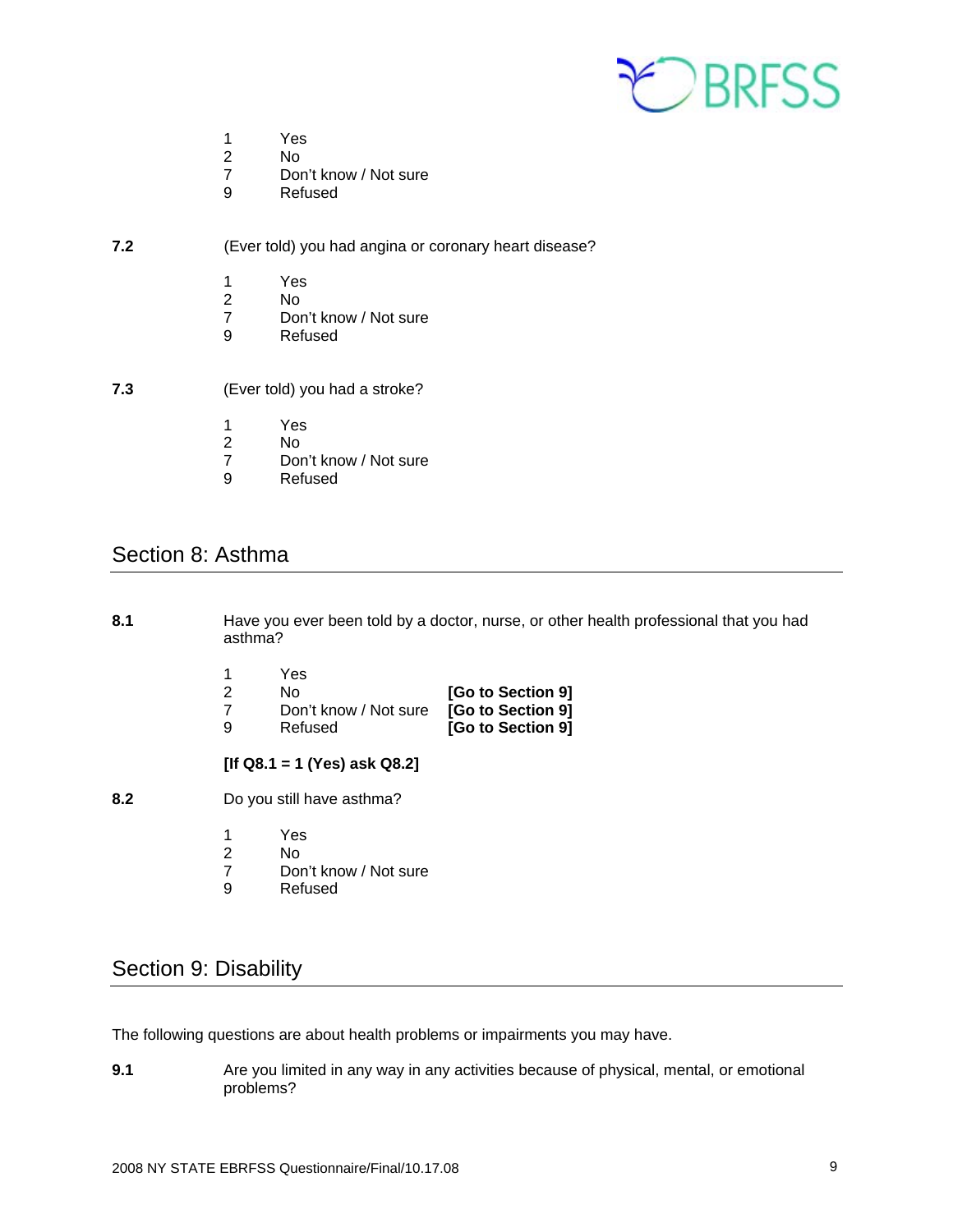

- 1 Yes
- 2 No
- 7 Don't know / Not sure<br>9 Refused
- **Refused**

#### <span id="page-9-0"></span>**9.2** Do you now have any health problem that requires you to use special equipment, such as a cane, a wheelchair, a special bed, or a special telephone?

**NOTE: Include occasional use or use in certain circumstances.**

- 1 Yes<br>2 No
- No.
- 7 Don't know / Not sure<br>9 Refused
- **Refused**

# Section 10: Tobacco Use

**10.1** Have you smoked at least 100 cigarettes in your entire life?

#### **NOTE: 5 packs = 100 cigarettes**

| Yes                                      |                    |
|------------------------------------------|--------------------|
| N۵                                       | [Go to Section 11] |
| Don't know / Not sure [Go to Section 11] |                    |
| Refused                                  | [Go to Section 11] |

#### **[If Q10.1 = 1 (Yes) ask Q10.2]**

- **10.2** Do you now smoke cigarettes every day, some days, or not at all?
	- 1 Every day<br>2 Some days
	- Some days
	- 3 Not at all **[Go to Section 11]**
	- 7 Don't know / Not sure **[Go to Section 11]**
	- 9 Refused **[Go to Section 11]**
- **10.3** During the past 12 months, have you stopped smoking for one day or longer because you were trying to quit smoking?
	- 1 Yes
- 2 No
	- 7 Don't know / Not sure
	- 9 Refused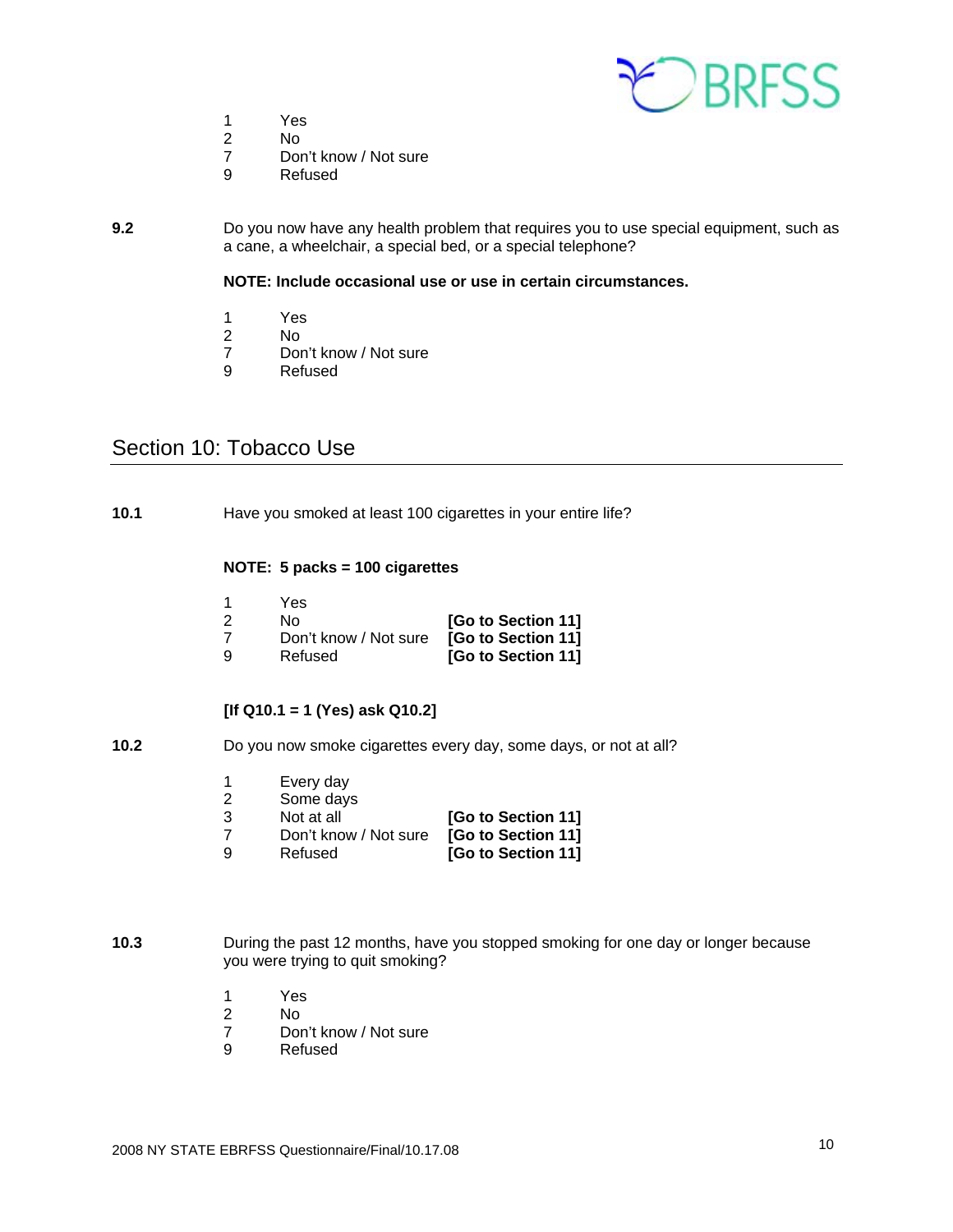

# <span id="page-10-0"></span>Section 11: Tobacco ETS

11.1 Which statement best describes the rules about smoking inside your home?

#### **Read:**

- 1 Smoking is not allowed anywhere inside your home<br>2 Smoking is allowed in some places or at some times
- Smoking is allowed in some places or at some times
- 3 Smoking is allowed anywhere inside the home
- 4 There are no rules about smoking inside the home

#### **Do not read:**

- 7 Don't know / Not sure<br>9 Refused
- **Refused**

# Section 12: Immunization

- **12.1** A flu shot is an influenza vaccine injected into your arm. During the past 12 months, have you had a flu shot?
	- 1 Yes<br>2 No
- 2 No
	- 7 Don't know / Not sure
	- 9 Refused
- **12.2** During the past 12 months, have you had a flu vaccine that was sprayed in your nose? The flu vaccine sprayed in the nose is also called FluMist™.
	- 1 Yes
- 2 No
	- 7 Don't know / Not sure
	- 9 Refused
- **12.3** A pneumonia shot or pneumococcal vaccine is usually given only once or twice in a person's lifetime and is different from the flu shot. Have you ever had a pneumonia shot?
	- 1 Yes
	- No
	- 7 Don't know / Not sure<br>9 Refused
	- **Refused**

# Section 13: Arthritis

The next questions refer to the joints in your body. Please do **NOT** include the back or neck.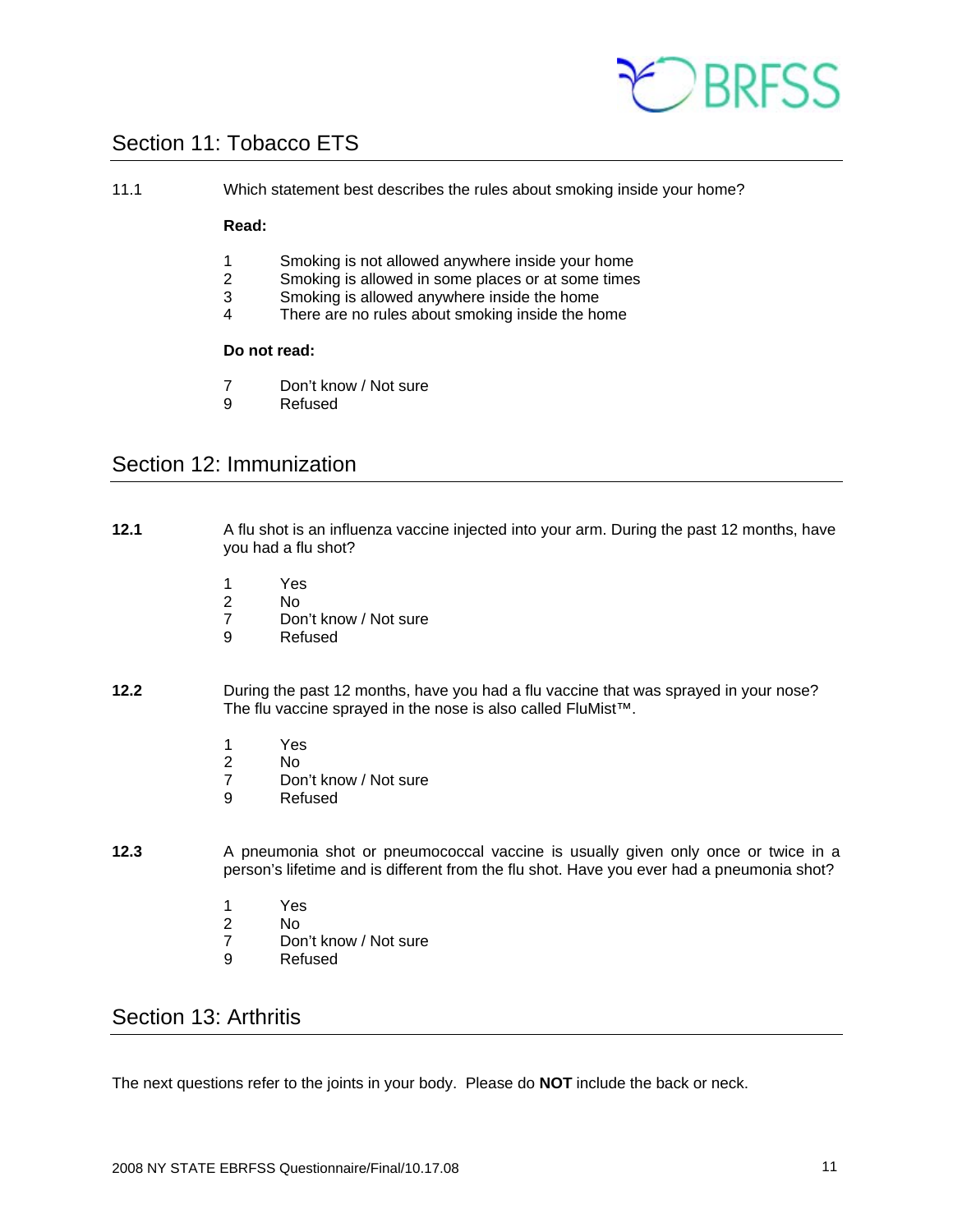

- <span id="page-11-0"></span>**13.1** During the past 30 days, have you had symptoms of pain, aching, or stiffness in or around a joint?
	- 1 Yes

2 No **[Go to Q13.3]**

- 7 Don't know / Not sure **[Go to Q13.3]** 9 Refused **[Go to Q13.3]**
	-

#### **[If Q13.1 = 1 (Yes) ask Q13.2]**

- **13.2** Did your joint symptoms first begin more than 3 months ago?
	- 1 Yes
- 2 No
	- 7 Don't know / Not sure
	- 9 Refused
- **13.3** Have you ever been told by a doctor or other health professional that you have some form of arthritis, rheumatoid arthritis, gout, lupus, or fibromyalgia?
	- 1 Yes
	- 2 No
	- 7 Don't know / Not sure
	- 9 Refused

**NOTE: Arthritis diagnoses include:** 

- **rheumatism, polymyalgia rheumatica**
- **osteoarthritis (not osteoporosis)**
- **tendonitis, bursitis, bunion, tennis elbow**
- **carpal tunnel syndrome, tarsal tunnel syndrome**
- **joint infection, Reiter's syndrome**
- **ankylosing spondylitis; spondylosis**
- **rotator cuff syndrome**
- **connective tissue disease, scleroderma, polymyositis, Raynaud's syndrome**
- **vasculitis (giant cell arteritis, Henoch-Schonlein purpura, Wegener's granulomatosis, polyarteritis nodosa)**

# Section 14: Fruits and Vegetables

These next questions are about the foods you usually eat or drink. Please tell me how often you eat or drink each one, for example, twice a week, three times a month, and so forth. Remember, I am only interested in the foods **you** eat. Include all foods *you* eat, both at home and away from home.

**14.1** How often do you drink fruit juices such as orange, grapefruit, or tomato?

- $1_{--}$  Per day
- 2 Per week
- $3_{--}$  Per month
- Per year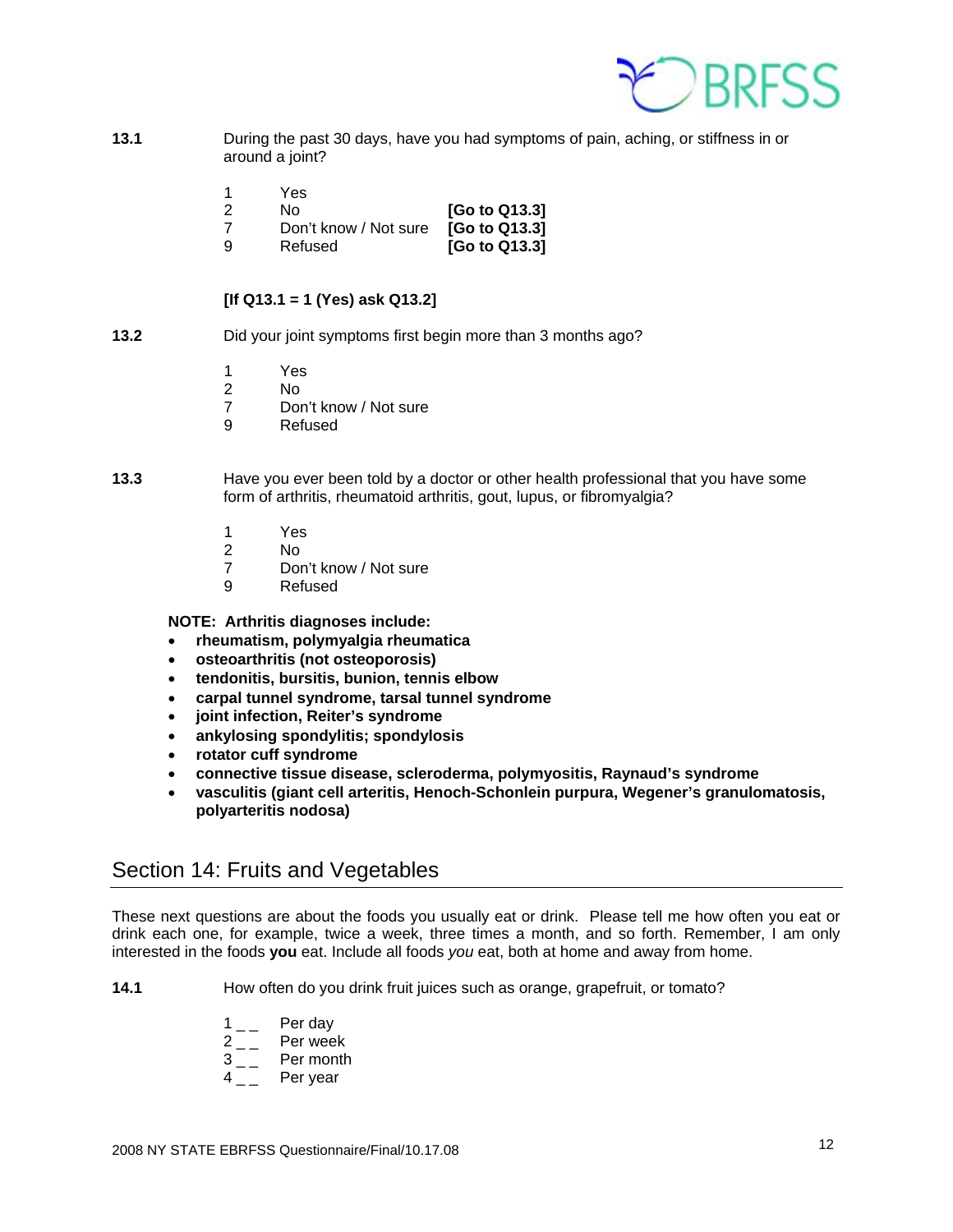

- 5 5 5 Never
- 7 7 7 Don't know / Not sure
- 9 9 9 Refused
- **14.2** Not counting juice, how often do you eat fruit?
	- $1 \quad \quad$  Per day<br> $2 \quad \quad$  Per wee
	-
	- $2 \begin{bmatrix} 2 & \\ 3 & \end{bmatrix}$  Per month  $3_{--}$  Per month<br> $4_{--}$  Per year
	- Per year
	- 5 5 5 Never
	- 7 7 7 Don't know / Not sure
	- 9 9 9 Refused
- **14.3** How often do you eat green salad?
	- $1\qquad$  Per day
	-
	- $2 \quad \quad$  Per week<br> $3 \quad \quad$  Per month  $3_{--}$  Per month<br>4 Per year
	- Per year
	- 555 Never<br>777 Don't k
	- Don't know / Not sure
	- 9 9 9 Refused
- **14.4** How often do you eat potatoes not including French fries, fried potatoes, or potato chips?
	-
	- $1 \quad \quad$  Per day<br> $2 \quad \quad$  Per wee
	- $2 \quad \quad$  Per week<br> $3 \quad \quad$  Per month  $3_{--}$  Per month<br> $4_{--}$  Per year
	- Per year
	- 555 Never<br>777 Don't k
	- Don't know / Not sure
	- 9 9 9 Refused
- **14.5** How often do you eat carrots?
	- $1 \quad \quad$  Per day<br> $2 \quad \quad$  Per wee
	- $2 \quad \quad$  Per week<br> $3 \quad \quad$  Per month
	- Per month
	- $4_{--}$  Per year
	- 5 5 5 Never
	- 7 7 7 Don't know / Not sure
	- 9 9 9 Refused
- **14.6** Not counting carrots, potatoes, or salad, how many servings of vegetables do you usually eat?

#### **NOTE: A serving of vegetables at both lunch and dinner would be two servings.**

- 
- $\begin{bmatrix} 1 & -1 \\ 2 & -1 \end{bmatrix}$  Per wee Per week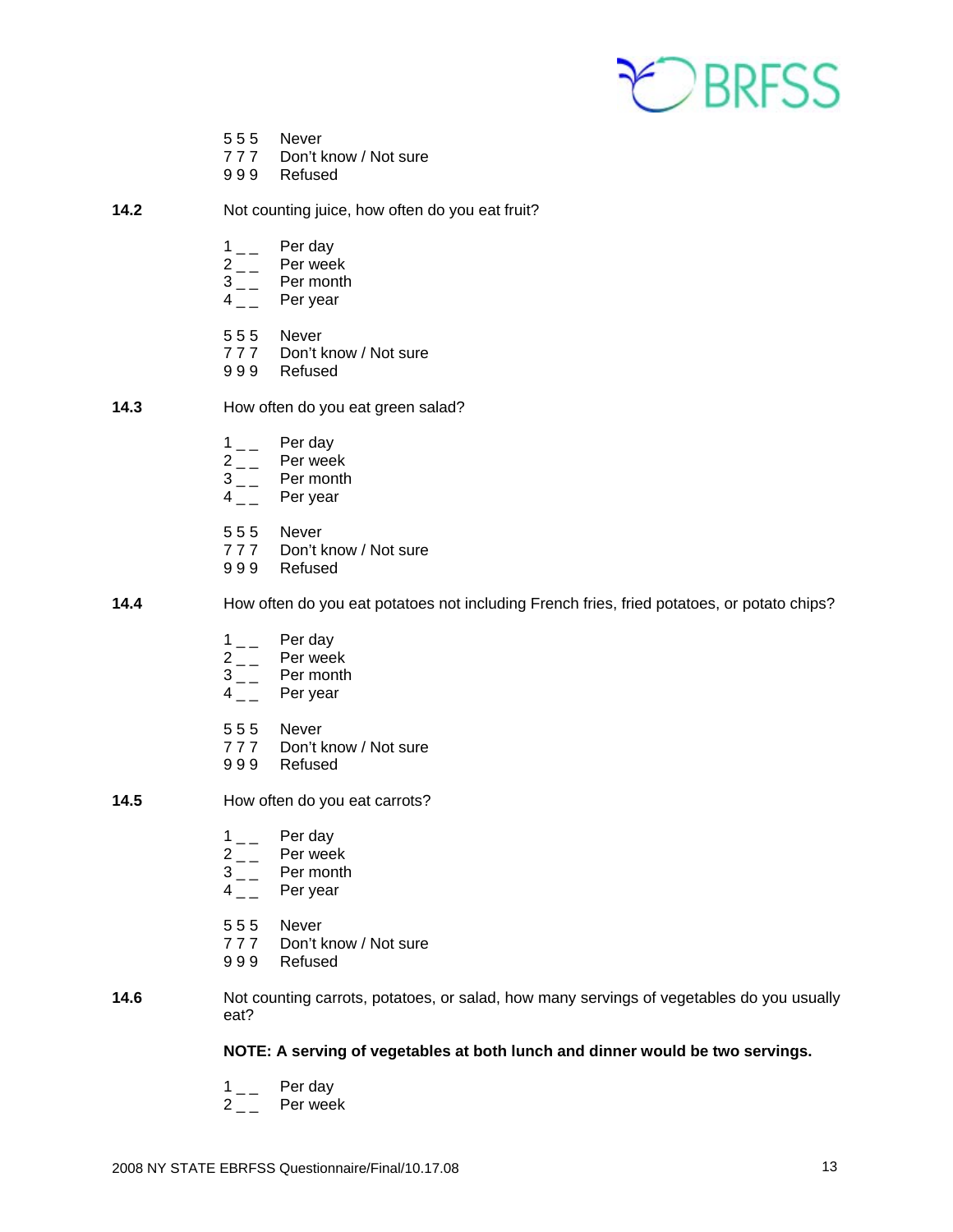

- <span id="page-13-0"></span> $3_{--}$  Per month
- $4_{--}$  Per year
- 5 5 5 Never
- 7 7 7 Don't know / Not sure
- 9 9 9 Refused

# Section 15: Hypertension Awareness

**15.1** Have you EVER been told by a doctor, nurse, or other health professional that you have high blood pressure?

#### **NOTE: If "Yes" and respondent is female, ask: "Was this only when you were pregnant?"**

- 1 Yes
- 2 Yes, but female told only during pregnancy **[Go to Section 16]**
- 
- 3 No **[Go to Section 16]** 4 Told borderline high or pre-hypertensive **[Go to Section 16]**
- 7 Don't know / Not sure **[Go to Section 16]**
- 9 Refused **[Go to Section 16]**

#### **[If Q15.1 = 1 (Yes) ask Q15.2]**

- **15.2** Are you currently taking medicine for your high blood pressure?
	- 1 Yes
	- 2 No
	- 7 Don't know / Not sure
	- 9 Refused

# Section 16: Cholesterol Awareness

**16.1** Blood cholesterol is a fatty substance found in the blood. Have you EVER had your blood cholesterol checked?

|   | Yes                                      |                    |
|---|------------------------------------------|--------------------|
|   | N٥                                       | [Go to Section 17] |
|   | Don't know / Not sure [Go to Section 17] |                    |
| g | Refused                                  | [Go to Section 17] |

#### **[If Q16.1 = 1 (Yes) ask Q16.2]**

**16.2** About how long has it been since you last had your blood cholesterol checked?

#### **Read only if necessary:**

- 1 Within the past year (anytime less than 12 months ago)
- 2 Within the past 2 years (1 year but less than 2 years ago)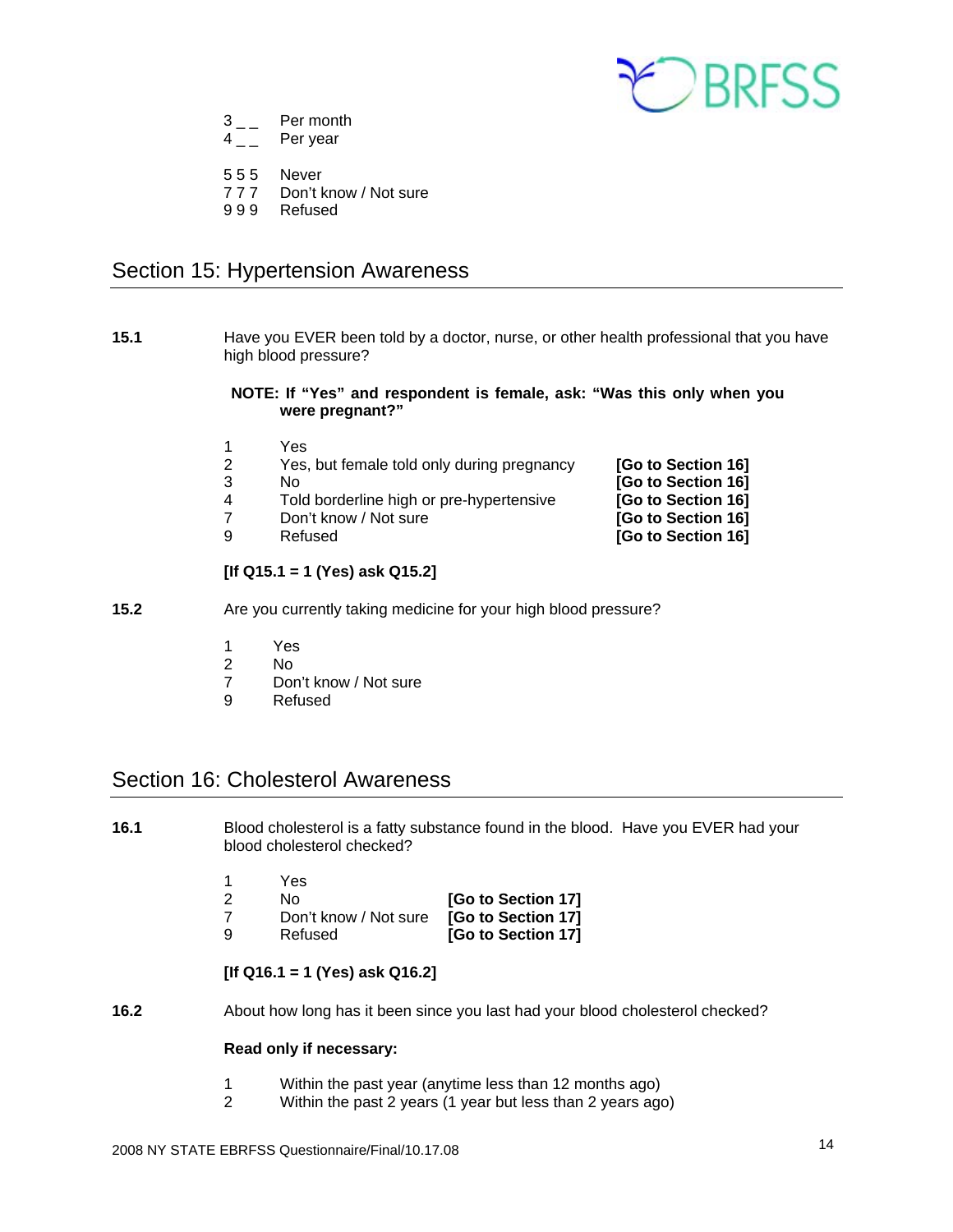

- <span id="page-14-0"></span>3 Within the past 5 years (2 years but less than 5 years ago)
- 4 5 or more years ago

- 7 Don't know / Not sure
- 9 Refused

# Section 17: Demographics (including weight control)

**17.1** What is your age?

# \_ \_ **(Enter age in years)**

- Don't know / Not sure
- 0 9 Refused
- **17.2** Are you Hispanic or Latino?
	- 1 Yes<br>2 No
- 2 No
	- 7 Don't know / Not sure
	- 9 Refused
- **17.3** Which one or more of the following would you say is your race?

#### **(Check all that apply)**

#### **Read:**

- 1 White<br>2 Black
- 2 Black or African American<br>3 Asian
- **Asian**
- 4 Native Hawaiian or Other Pacific Islander<br>5 American Indian or Alaska Native
- 5 American Indian or Alaska Native

#### **Or**

6 Other [specify]

### **Do not read:**

- 8 No additional choices
- 7 Don't know / Not sure
- 9 Refused

#### **[If more than one response to Q17.3, ask Q17.4; Otherwise, go to Q17.5]**

- **17.4** Which one of these groups would you say best represents your race?
	- 1 White
	- 2 Black or African American
	- 3 Asian
	- 4 Native Hawaiian or Other Pacific Islander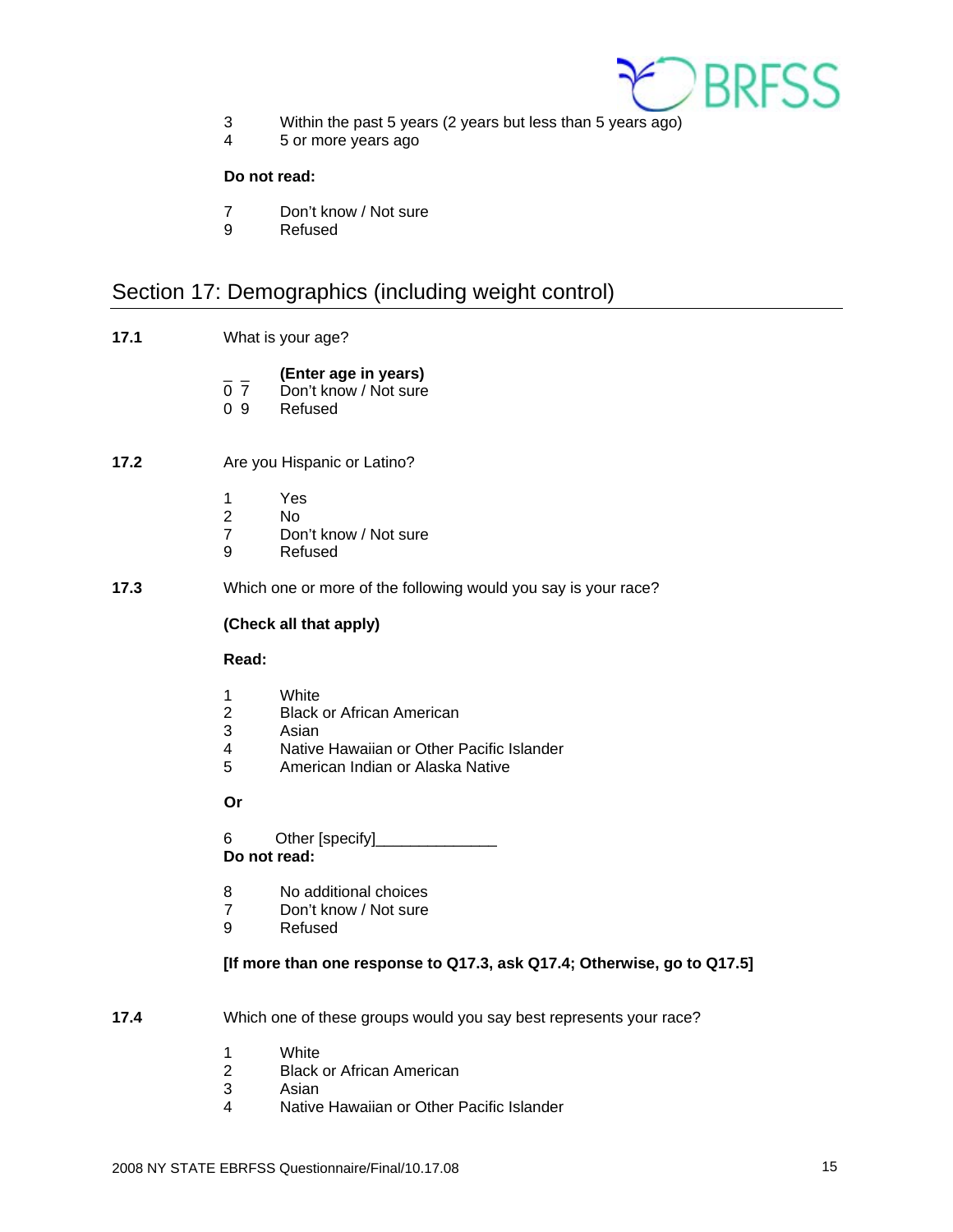

- 5 American Indian or Alaska Native
- 6 Other [specify]

- 7 Don't know / Not sure
- 9 Refused

#### **17.5** Are you…?

#### **Read:**

- 1 Married<br>2 Divorced
- 2 Divorced<br>3 Widowed
- Widowed
- 4 Separated
- 5 Never married

#### **Or**

6 A member of an unmarried couple

#### **Do not read:**

- 9 Refused
- **17.6** How many children less than 18 years of age live in your household?

# $\frac{1}{8}$  **(Enter number of children)**

- None
- 9 9 Refused
- **17.7** What is the highest grade or year of school you completed?

#### **Read only if necessary:**

- 1 Never attended school or only attended kindergarten
- 2 Grades 1 through 8 (Elementary)
- 3 Grades 9 through 11 (Some high school)
- 4 Grade 12 or GED (High school graduate)<br>5 College 1 year to 3 years (Some college of
- College 1 year to 3 years (Some college or technical school)
- 6 College 4 years or more (College graduate)

#### **Do not read:**

9 Refused

#### **17.8** Are you currently…?  **Please read:**

- 1 Employed for wages<br>2 Self-employed
- Self-employed
- 3 Out of work for more than 1 year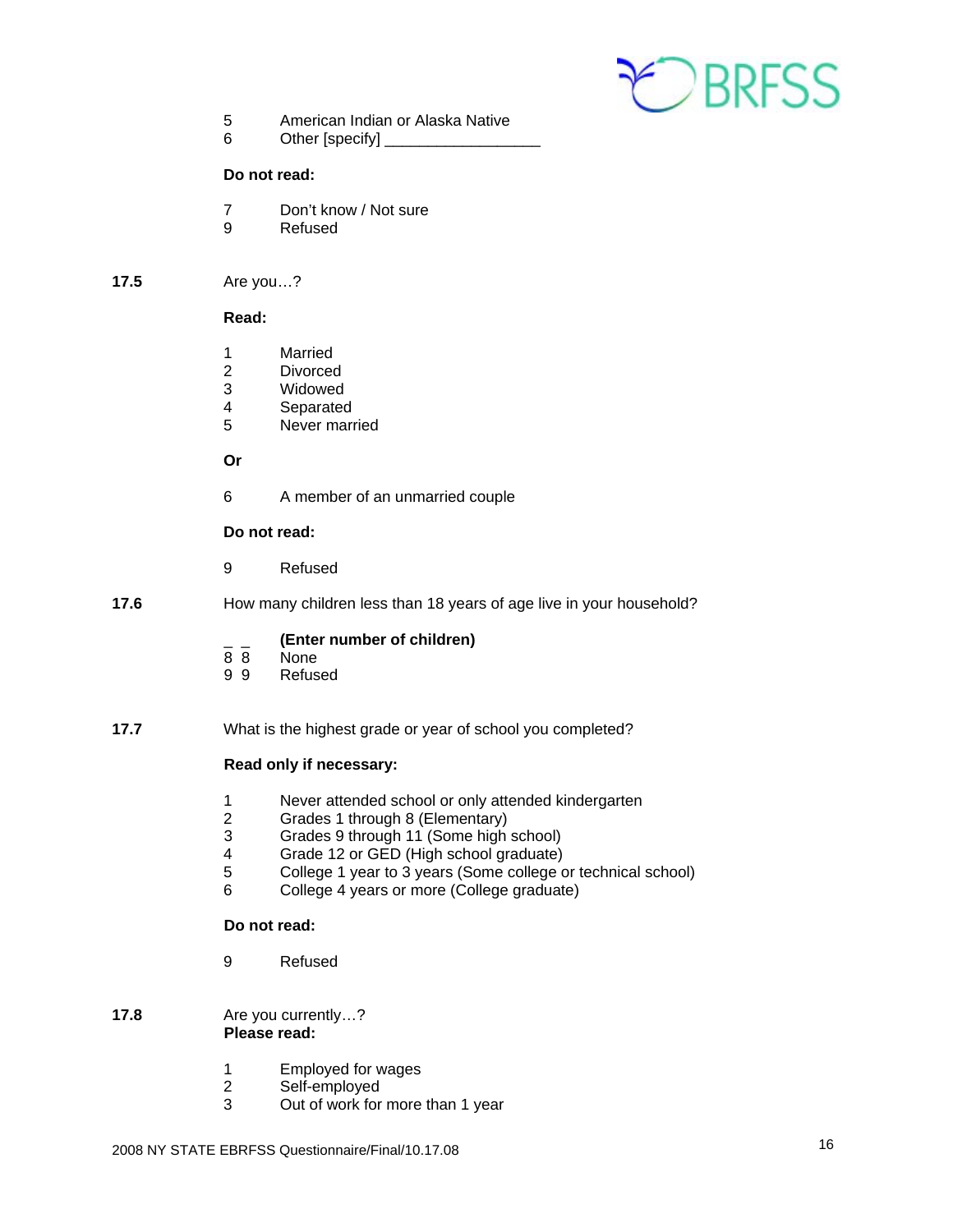

- 4 Out of work for less than 1 year
- 5 A Homemaker
- 6 A Student
- 7 Retired

 **Or**

8 Unable to work

#### **Do not read:**

9 Refused

**17.9** Is your annual household income from all sources—

#### **If respondent refuses at ANY income level, code '99' (Refused)**

#### **Read only if necessary:**

- 04 Less than \$25,000 **[**[**If "no" ask 05; if "yes" ask 03]** (\$20,000 to less than \$25,000)
- 03 Less than \$20,000 **[If "no" code 04 and go to Q17.10; if "yes" ask 02]** (\$15,000 to less than \$20,000)
- 02 Less than \$15,000 **[If "no" code 03 and go to Q17.10; if "yes" ask 01]** (\$10,000 to less than \$15,000)
- 01 Less than \$10,000 **[If "yes" code 01 and go to Q17.10; if "no" code 02 and go to Q17.10]**
- 05 Less than \$35,000 **[If "yes" code 05 and go to Q17.10; if "no" ask 06]** (\$25,000 to less than \$35,000)
- 06 Less than \$50,000 **[If "yes" code 06 and go to Q17.10; if "no" ask 07]** (\$35,000 to less than \$50,000)
- 07 Less than \$75,000 **[If "yes" code 07 and go to Q17.10; if "no" code 08 and go to Q17.10]** (\$50,000 to less than \$75,000)
- 08 \$75,000 or more

#### **Do not read:**

- 7 7 Don't know / Not sure
- 9 9 Refused
- **17.10** About how much do you weigh without shoes?

**NOTE: If respondent answers in metrics, put "9" in first column. Round fractions up**

 **[Enter weight in whole pounds (ex. 220 pounds = 220) or whole**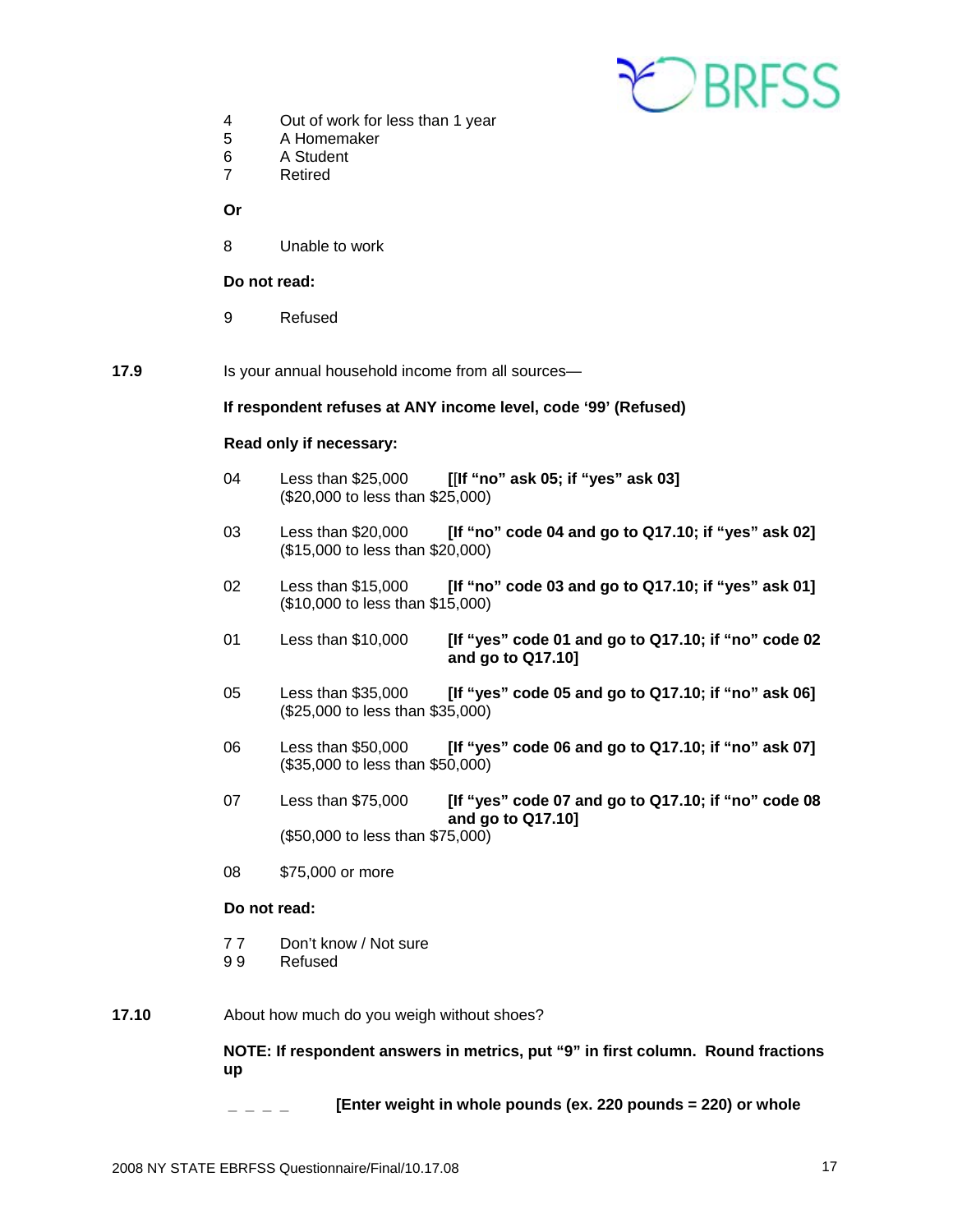

#### **kilograms (ex. 65 kilograms = 9065 or 110 kilograms = 9110]**

- 9 9 9 9 Refused
- **17.11** About how tall are you without shoes?

**NOTE: If respondent answers in metrics, put "9" in first column. Round fractions down.**

- **\_ \_ / \_ \_ [Enter height in feet and inches (ex. 5 feet 9 inches = 509) or meters and centimeters (ex. 1 meter 75 centimeters = 91750]**
- 7 7 7 7 Don't know / Not sure<br>9 9 9 9 Refused
- 9 9 9 9

#### **Weight Control**

**17.12** In the past 12 months, has a doctor, nurse or other health professional given you advice about your weight? Probe for which:

- 1 Yes, lose weight<br>2 Yes, gain weight
- Yes, gain weight
- 3 Yes, maintain current weight
- 4 No
- 7 Don't know / Not sure
- 9 Refused
- **17.13** What county do you live in?
	- $\frac{1}{7}$   $\frac{1}{7}$   $\frac{1}{7}$   $\frac{1}{7}$  Don't know / Not s
	- Don't know / Not sure
	- 9 9 9 Refused
- **17.14** What is your ZIP Code where you live?

|       | ZIP Code               |
|-------|------------------------|
| 77777 | Don't know / Not sure  |
| 88888 | Other [specify] $\_\_$ |
| 99999 | Refused                |

#### **17.15** The next few questions are in regards to the available phone service in your household.

 Do you have more than one telephone number in your household? Do not include cell phones or numbers that are only used by a computer or fax machine.

 1 Yes 2 No **[Go to Q17.17]** 7 Don't know / Not sure **[Go to Q17.17]** 9 Refused **[Go to Q17.17]** 

 **[If Q17.15 = 1 (Yes), ask Q17.16]**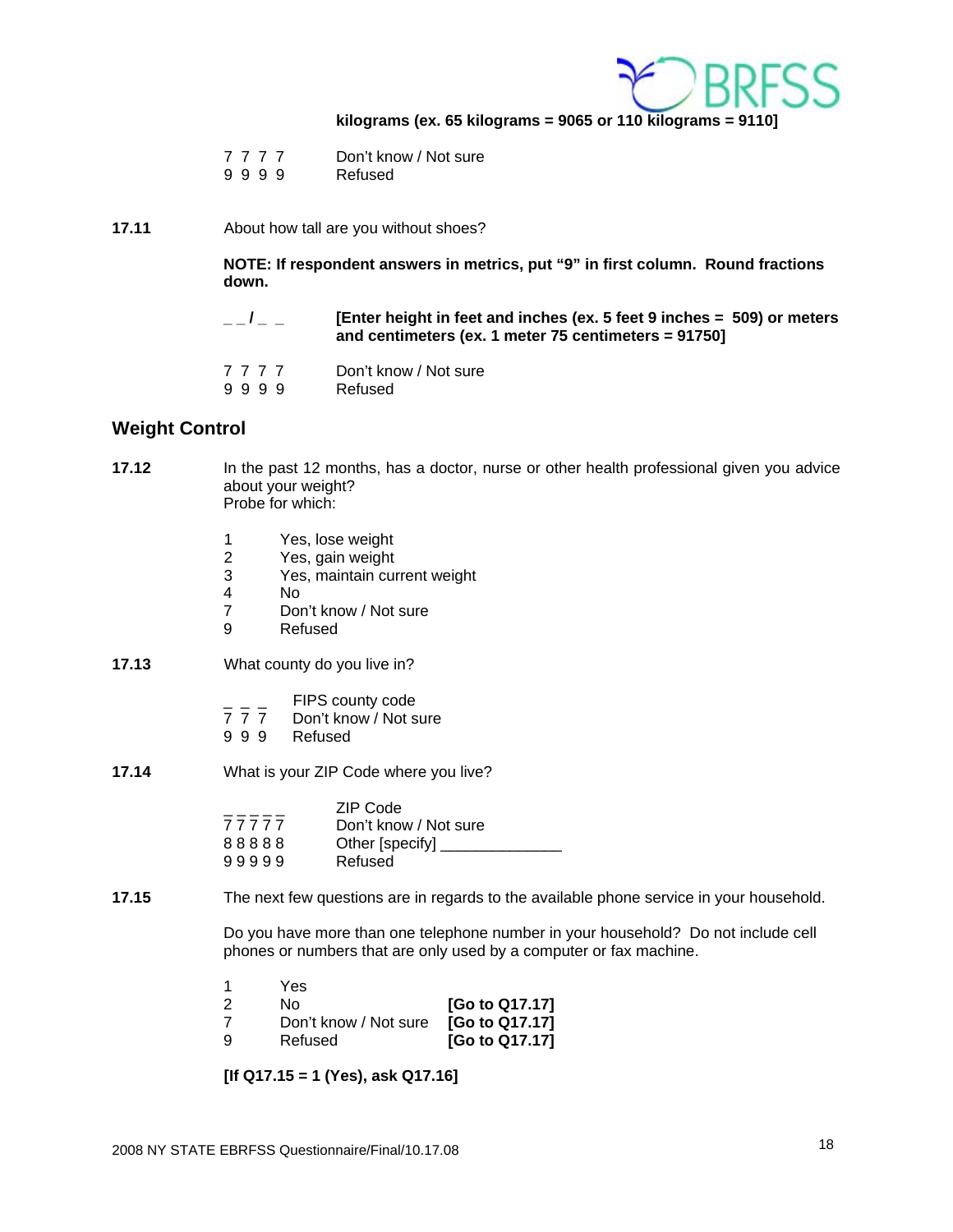

#### <span id="page-18-0"></span>**17.16 How many of these telephone numbers are residential numbers?**

- \_ Residential telephone numbers **[6 = 6 or more]**
- Don't know / Not sure
- 9 Refused
- **17.17** During the past 12 months, has your household been without telephone service for 1 week or more? Do not include interruptions of telephone service because of weather or natural disasters.
	- 1 Yes
- 2 No
	- 7 Don't know / Not sure
	- 9 Refused

**17.18 NOTE: Indicate sex of respondent. Ask only if necessary.**

- 1 Male
- 2 Female

# **Additional Sections**

### Section 18: Alcohol Consumption

- **18.1** During the past 30 days, have you had at least one drink of any alcoholic beverage such as beer, wine, a malt beverage or liquor?
	- 1 Yes<br>2 No
	-
	-
	-

 2 No **[Go to note before Section 19]** 7 Don't know / Not sure **[Go to note before Section 19]** 9 Refused **[Go to note before Section 19]**

#### **[If Q18.1 = 1 (Yes), ask Q18.2]**

**18.2** During the past 30 days, how many days per week or per month did you have at least one drink of any alcoholic beverage?

| $1_{-}$ Days per week                                          | $[101-107]$ = days per week]<br>Days in past 30 days $[201-230]$ = in past 30 days |
|----------------------------------------------------------------|------------------------------------------------------------------------------------|
| 8 8 8 No drinks in past 30 days<br>7 7 7 Don't know / Not sure | [Go to note before Section 19]                                                     |

9 9 9 Refused

#### **[If Q18.2 does not = 888 (No drinks in past 30 days), ask Q18.3]**

**18.3** One drink is equivalent to a 12-ounce beer, a 5-ounce glass of wine, or a drink with one shot of liquor. During the past 30 days, on the days when you drank, about how many drinks did you drink on the average?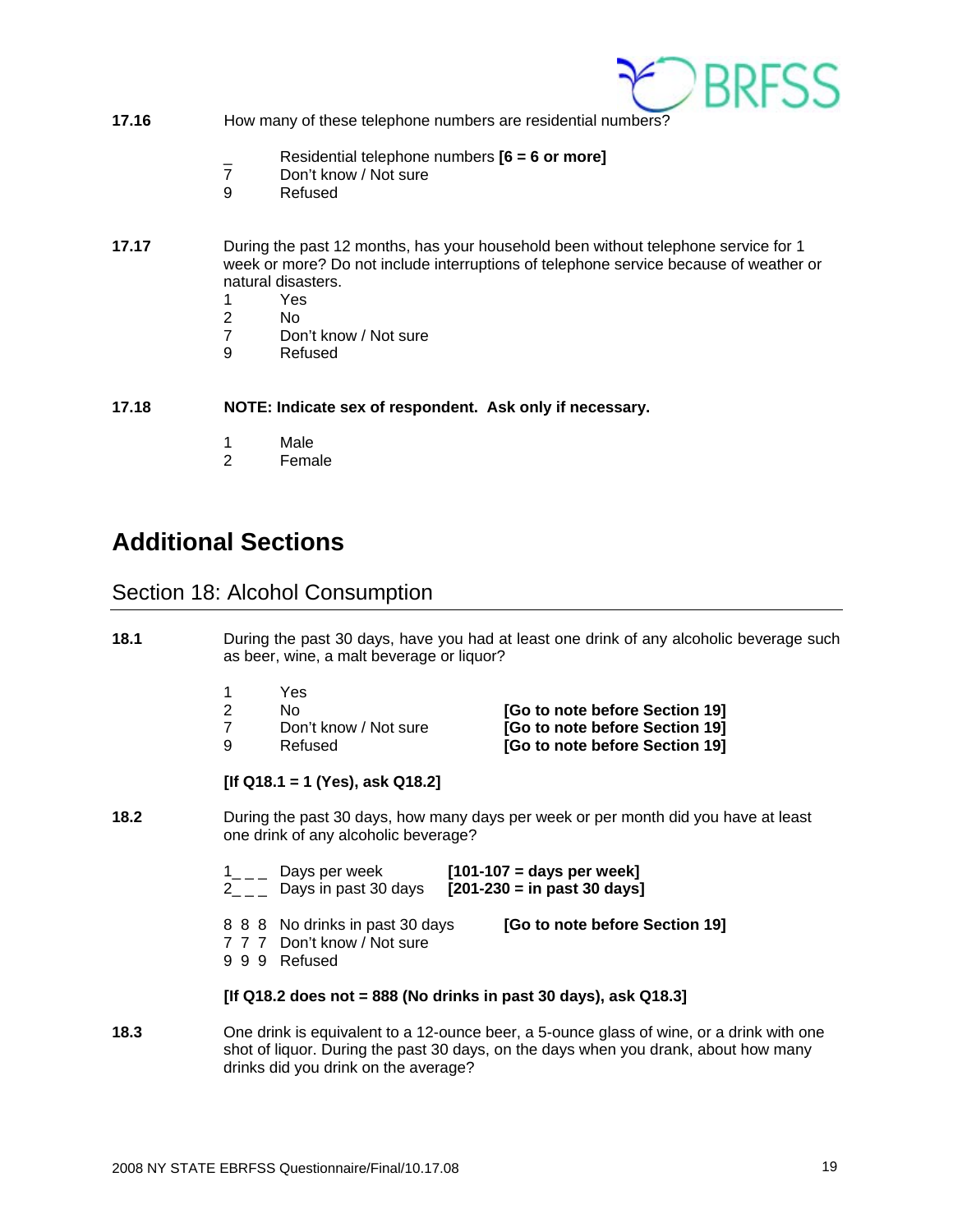

<span id="page-19-0"></span>**NOTE: A 40 ounce beer would count as 3 drinks, or a cocktail drink with 2 shots would count as 2 drinks.** 

# <sup>-</sup> *\_* **[Enter number of drinks]<br>7 7 Don't know / Not sure**

- Don't know / Not sure
- 9 9 Refused

#### **[If Q18.2 does not = 888 (No drinks in past 30 days), ask Q18.4; otherwise go to note before Section 19]**

**18.4** Considering all types of alcoholic beverages, how many times during the past 30 days did you have **[show 5 for men or show 4 for women]** or more drinks on an occasion?

# $\frac{1}{8}$  **[Enter number of times]**

- None
- 7 7 Don't know / Not sure
- 9 9 Refused

#### **[If respondent is 45 years or older ask Q19.1; otherwise go to note before Section 20.]**

### Section 19: Falls

The next question asks about recent falls. By a fall, we mean when a person unintentionally comes to rest on the ground or another lower level.

**19.1** In the past 3 months, how many times have you fallen?

|    | Number of times       | $[76 = 76$ or more] |
|----|-----------------------|---------------------|
| 88 | <b>None</b>           | [Go to Section 20]  |
| 77 | Don't know / Not sure | [Go to Section 20]  |
| 99 | Refused               | [Go to Section 20]  |

#### **[If Q19.1 < 77, ask Q19.2]**

**19.2 [IF Q19.1 = 1 SHOW]** Did this fall cause an injury?

**[IF Q19.1 > 1 SHOW]** How many of these falls caused an injury?

 By an injury, we mean the fall caused you to limit your regular activities for at least a day or to go see a doctor.

**NOTE: If only one fall from Q19.1 and response is "yes" (caused an injury), code 01. If response is "no," code 88.** 

- \_ \_ Number of falls **[76 = 76 or more]**
- 8 8 None
- 7 7 Don't know / Not sure
- 9 9 Refused

**NOTE: If respondent is female, ask Q20.1. If respondent is male, go to Section 22.**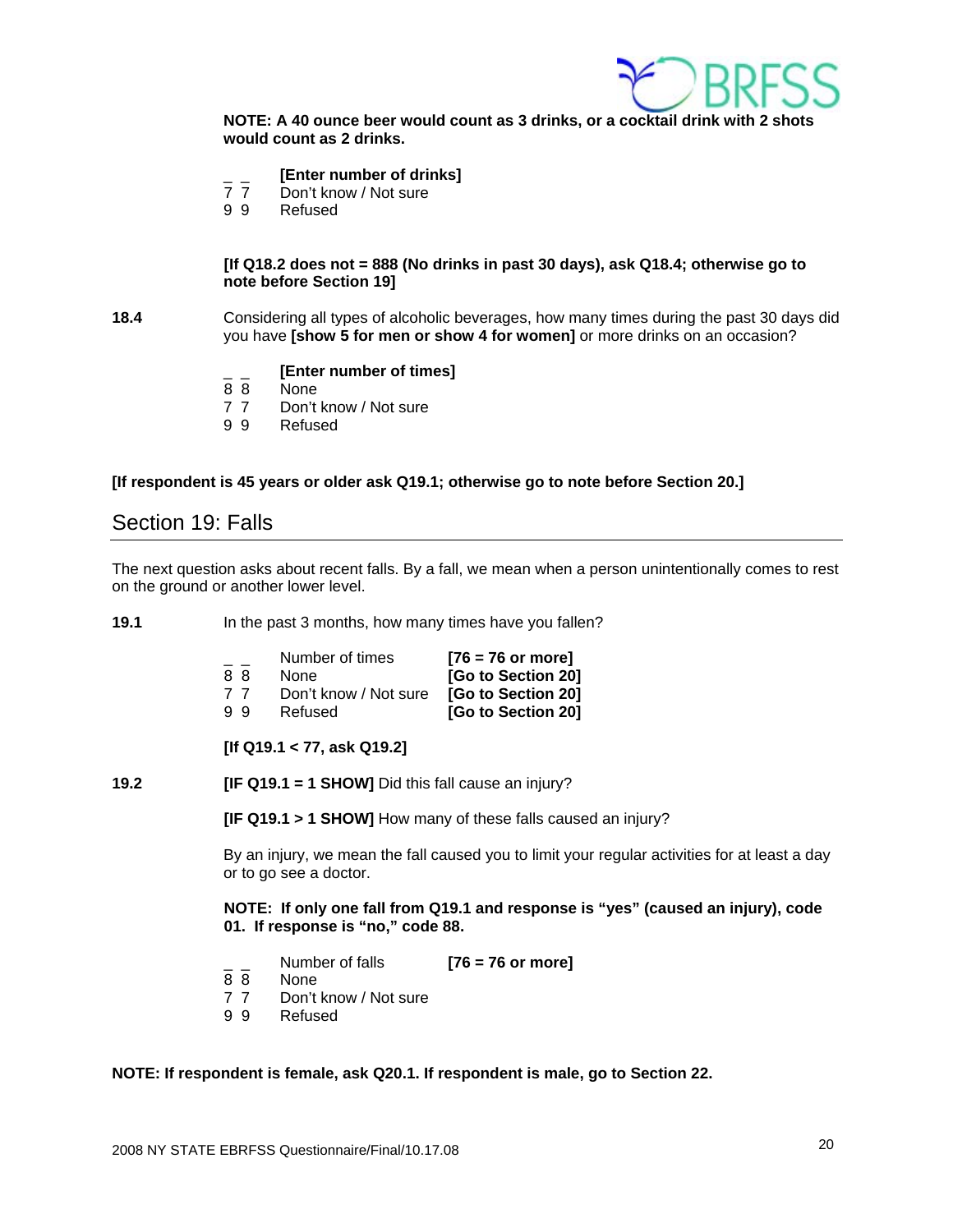

# <span id="page-20-0"></span>Section 20: Mammography

The next questions are about breast and cervical cancer.

**20.1** A mammogram is an x-ray of each breast to look for breast cancer. Have you ever had a mammogram?

|   | Yes                                 |                                       |
|---|-------------------------------------|---------------------------------------|
|   | N٥                                  | [Go to Q21.1]                         |
|   | Don't know / Not sure [Go to Q21.1] |                                       |
| a | Refused                             | [G <sub>0</sub> to Q <sub>21.1]</sub> |

 **[If Q20.1 = 1 (Yes), ask Q20.2]** 

**20.2** How long has it been since you had your last mammogram?

#### **Read only if necessary:**

- 1 Within the past year (anytime less than 12 months ago)
- 2 Within the past 2 years (1 year but less than 2 years ago)
- 3 Within the past 3 years (2 years but less than 3 years ago)
- 4 Within the past 5 years (3 years but less than 5 years ago)
- 5 5 or more years ago

#### **Do not read:**

- 7 Don't know / Not sure<br>9 Refused
- **Refused**

#### **NOTE: If respondent is female, ask Q21.1. If respondent is male, go to Section 22.**

### Section 21: Cervical Cancer Screening

#### **[If respondent age <45 years of age ask Q21.1; otherwise go to Q21.2]**

- **21.1** To your knowledge, are you now pregnant?
	- 1 Yes
- 2 No
	- 7 Don't know / Not sure
	- 9 Refused
- **21.2** A Pap test is a test for cancer of the cervix. Have you ever had a Pap test?

#### **NOTE: If the respondent says she has had a "pap smear", this should be coded as a "yes" response.**

|  | <b>Yes</b> |                           |
|--|------------|---------------------------|
|  | No.        | [Go to note before Q21.4] |
|  |            | <b>EQ QQ4 41</b>          |

- 7 Don't know / Not sure **[Go to note before Q21.4]**
- 9 Refused **[Go to note before Q21.4]**

#### **[If Q21.2 = 1 (Yes), ask Q21.3]**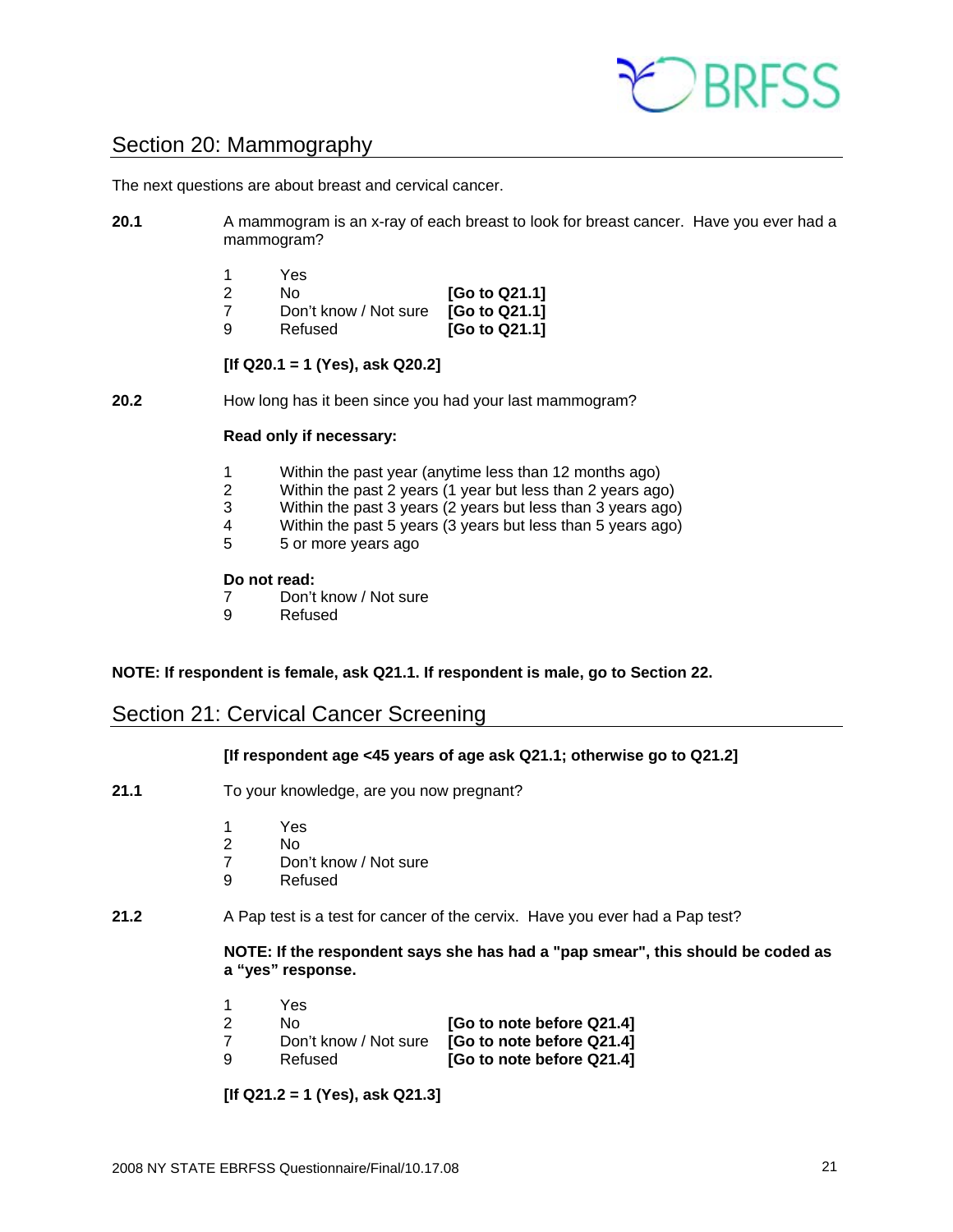

<span id="page-21-0"></span>**21.3** How long has it been since you had your last Pap test?

#### **Read only if necessary:**

- 1 Within the past year (anytime less than 12 months ago)
- 2 Within the past 2 years (1 year but less than 2 years ago)
- 3 Within the past 3 years (2 years but less than 3 years ago)
- 4 Within the past 5 years (3 years but less than 5 years ago)<br>5 5 or more vears ago
- 5 5 or more years ago

#### **Do not read:**

- 7 Don't know / Not sure
- 9 Refused

#### **NOTE: If response to Q21.1 = 1 (pregnant), go to note before Section 22.**

**21.4** Have you had a hysterectomy?

 **Read only if necessary:** A hysterectomy is an operation to remove the uterus (womb).

- 1 Yes
- 2 No<br>7 Dor
- Don't know / Not sure
- 9 Refused

**NOTE: If respondent is > 40 years of age and male, ask Q22.1; otherwise if respondent is < 40 years of age or female, go to note before Section 23.** 

# Section 22: Prostate Cancer Screening

Now, I will ask you some questions about prostate cancer screening.

**22.1** A Prostate-Specific Antigen test, also called a PSA test, is a blood test used to check men for prostate cancer. Have you ever had a PSA test?

|   | Yes                                        |               |
|---|--------------------------------------------|---------------|
|   | No.                                        | [Go to Q22.3] |
|   | Don't Know / Not sure <b>[Go to Q22.3]</b> |               |
| a | Refused                                    | [Go to Q22.3] |

#### **[If Q22.1 = 1 (Yes), ask Q22.2]**

**22.2** How long has it been since you had your last PSA test?

#### **Read only if necessary:**

- 1 Within the past year (anytime less than 12 months ago)
- 2 Within the past 2 years (1 year but less than 2 years)
- 3 Within the past 3 years (2 years but less than 3 years)
- 4 Within the past 5 years (3 years but less than 5 years)
- 5 5 or more years ago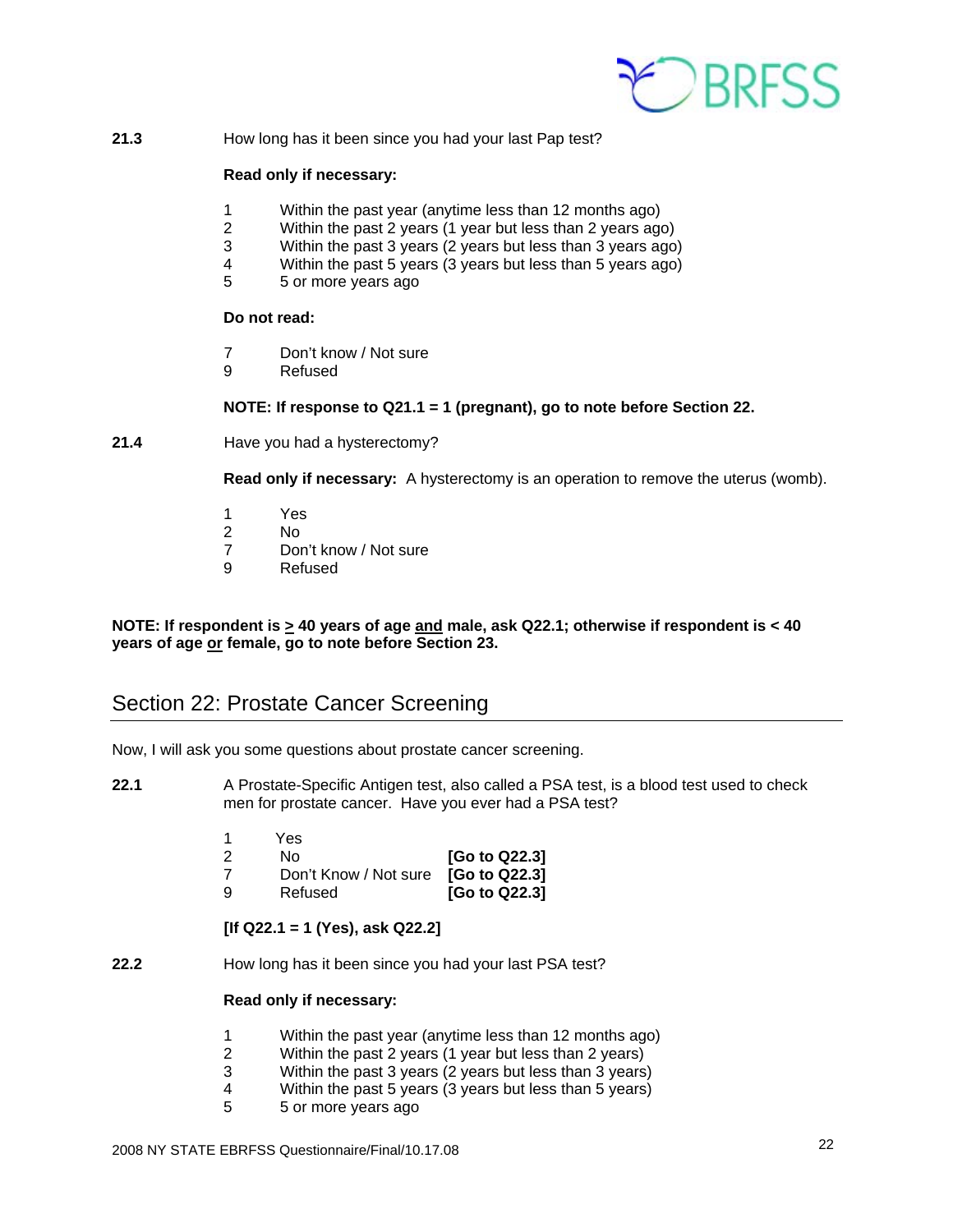

- 7 Don't know / Not sure
- 9 Refused
- <span id="page-22-0"></span>**22.3** A digital rectal exam is an exam in which a doctor, nurse, or other health professional places a gloved finger into the rectum to feel the size, shape, and hardness of the prostate gland. Have you ever had a digital rectal exam?

|   | Yes.                                |               |
|---|-------------------------------------|---------------|
|   | N٥                                  | [Go to Q22.5] |
|   | Don't know / Not sure [Go to Q22.5] |               |
| a | Refused                             | [Go to Q22.5] |

#### **[If Q22.3 = 1 (Yes), ask Q22.4]**

**22.4** How long has it been since your last digital rectal exam?

#### **Read only if necessary:**

- 1 Within the past year (anytime less than 12 months ago)
- 2 Within the past 2 years (1 year but less than 2 years)<br>3 Within the past 3 years (2 years but less than 3 years
- Within the past 3 years (2 years but less than 3 years)
- 4 Within the past 5 years (3 years but less than 5 years)<br>5 5 or more years ago
- 5 5 or more years ago

#### **Do not read:**

- 7 Don't know / Not sure
- 9 Refused
- **22.5** Have you ever been told by a doctor, nurse, or other health professional that you had prostate cancer?
	- 1 Yes
- 2 No
	- 7 Don't know / Not sure
	- 9 Refused

#### **NOTE: If respondent is**  $\geq$  **50 years of age, ask Q23.1; otherwise go to Section 24.**

# Section 23: Colorectal Cancer Screening

- **23.1** A blood stool test is a test that may use a special kit at home to determine whether the stool contains blood. Have you ever had this test using a home kit?
	- 1 Yes
	- 2 No **[Go to Q23.3]** 7 Don't know / Not sure **[Go to Q23.3]**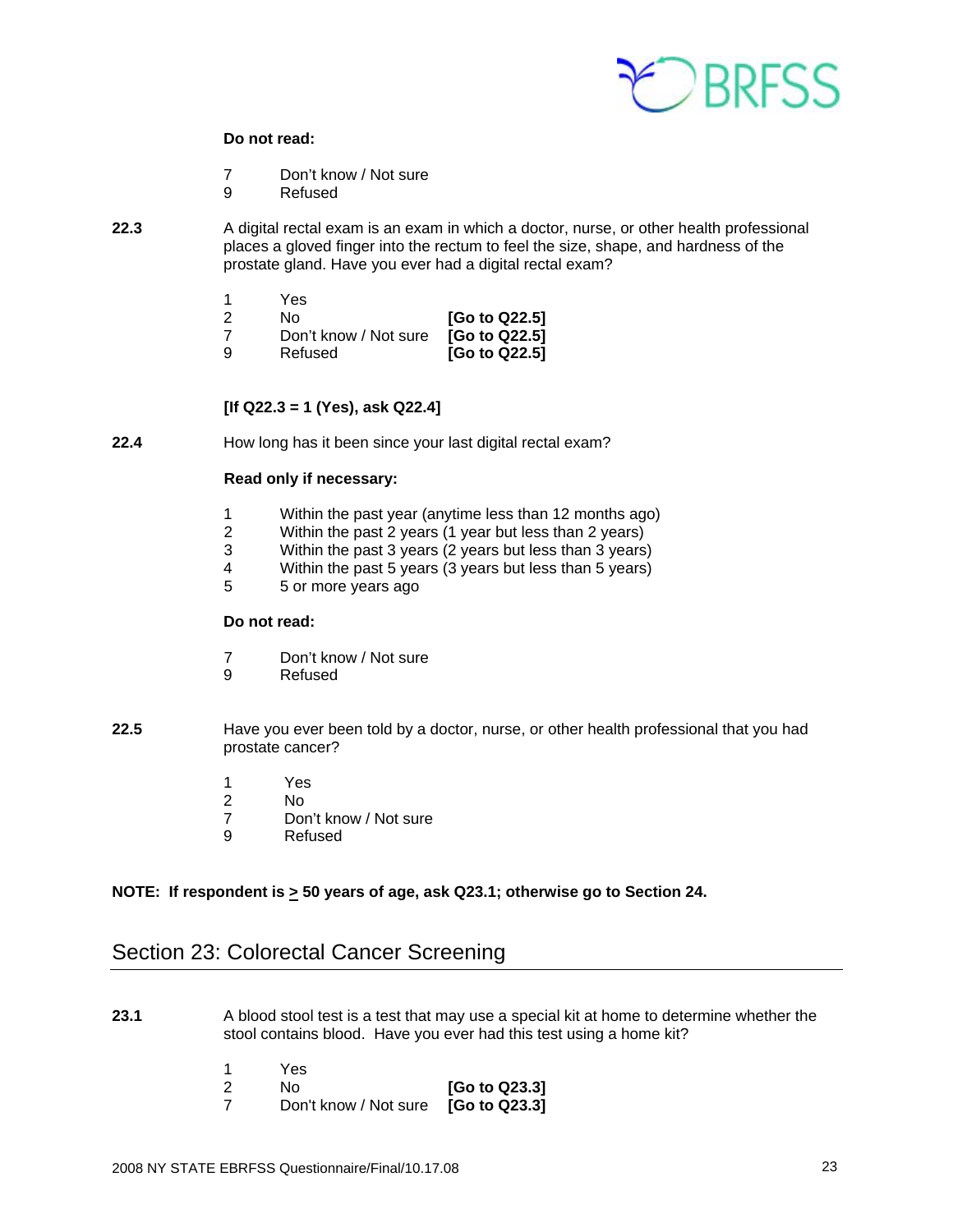

9 Refused **[Go to Q23.3]** 

#### **[If Q23.1 = 1 (Yes), ask Q23.2]**

**23.2** How long has it been since you had your last blood stool test using a home kit?

#### **Read only if necessary:**

- 1 Within the past year (anytime less than 12 months ago)<br>2 Within the past 2 years (1 year but less than 2 years ago
- 2 Within the past 2 years (1 year but less than 2 years ago)
- 3 Within the past 3 years (2 years but less than 3 years ago)
- 4 Within the past 5 years (3 years but less than 5 years ago)<br>5 5 or more years ago
- 5 5 or more years ago

#### **Do not read:**

- 7 Don't know / Not sure
- 9 Refused
- **23.3** Sigmoidoscopy and colonoscopy are exams in which a tube is inserted in the rectum to view the colon for signs of cancer or other health problems. Have you ever had either of these exams?
	- 1 Yes
	- 2 No **[Go to Section 24]**
	- 7 Don't know / Not sure **[Go to Section 24]**
	- 9 Refused **[Go to Section 24]**

#### **[If Q23.3 = 1 (Yes), ask Q23.4]**

- **23.4** For a SIGMOIDOSCOPY, a flexible tube is inserted into the rectum to look for problems. A COLONOSCOPY is similar, but uses a longer tube, and you are usually given medication through a needle in your arm to make you sleepy and told to have someone else drive you home after the test. Was your MOST RECENT exam a sigmoidoscopy or a colonoscopy?
	- 1 Sigmoidoscopy
	- 2 Colonoscopy
	- 7 Don't know / Not sure
	- 9 Refused

#### **[If Q23.3 = 1 (Yes), ask Q23.5]**

**23.5** How long has it been since you had your last sigmoidoscopy or colonoscopy?

#### **Read only if necessary:**

- 1 Within the past year (anytime less than 12 months ago)
- 2 Within the past 2 years (1 year but less than 2 years ago)
- 3 Within the past 3 years (2 years but less than 3 years ago)
- 4 Within the past 5 years (3 years but less than 5 years ago)
- 5 Within the past 10 years (5 years but less than 10 years ago)
- 6 10 or more years ago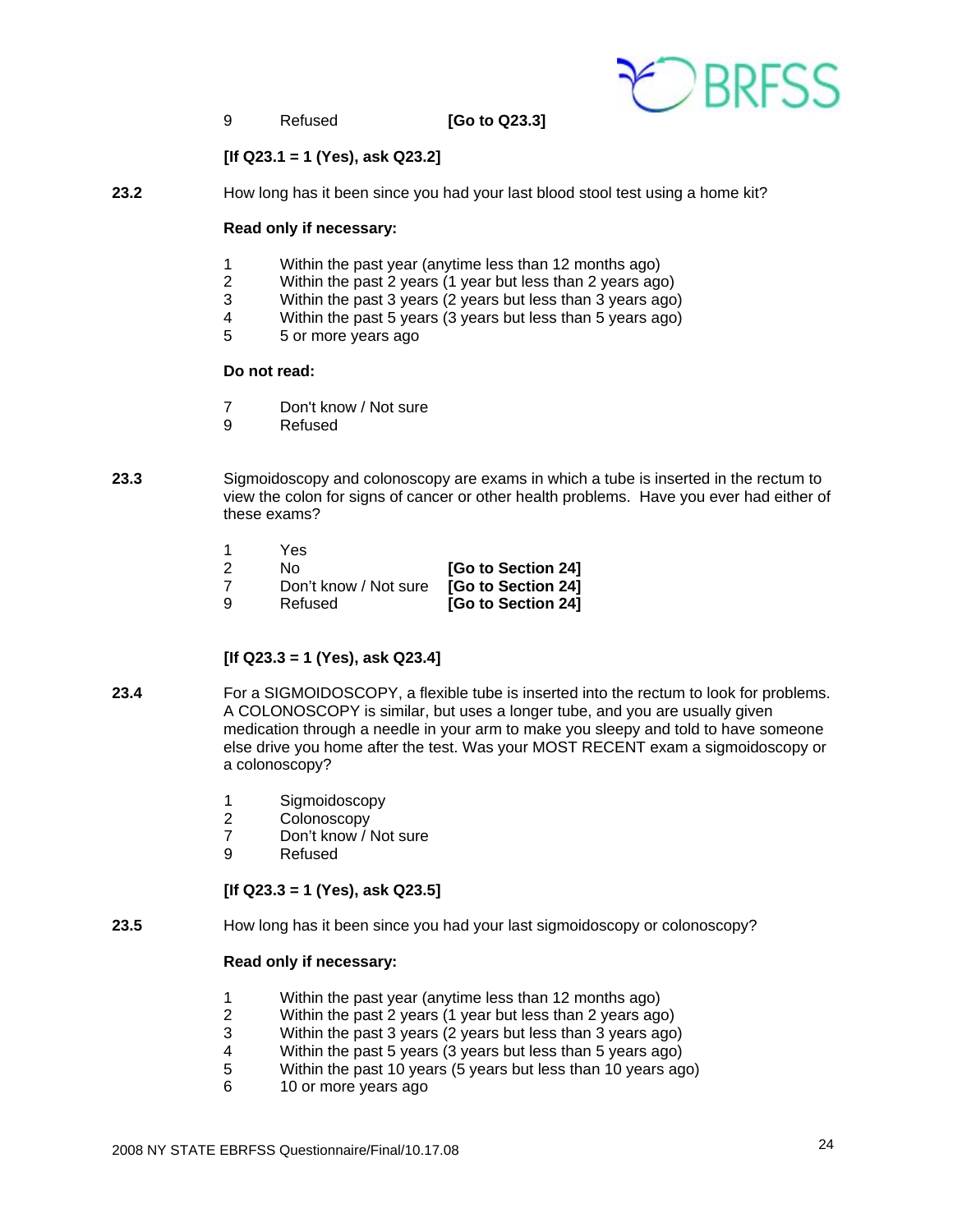

- <span id="page-24-0"></span>7 Don't know / Not sure
- 9 Refused

# Section 24: Sexual Behavior

#### **The next questions are about your sexual behavior and about sexually transmitted disease.**

**24.1** How many people in your community who are your age do you think have had an STD? By STD we mean any sexually transmitted infection such as gonorrhea, chlamydia, herpes, or syphilis. Would you say…

#### **NOTE: If necessary, say "just your best estimate."**

#### **Read (do not read text in parentheses unless necessary to clarify):**

- 1 Hardly any (0-1 out of 10)
- 2 A few (2-3 out of 10)
- 3 About half (4-6 out of 10)
- 4 All or almost all (9-10 out of 10)

#### **Do not read:**

- 7 Don't know / Not sure
- 9 Refused
- **24.2** When you go to a doctor's office or clinic for a regular check-up or physical exam, how often does the doctor take a sexual history (ask about your sexual partners and sexual practices)?

#### **Read:**

- 1 Every time
- 2 Almost every time
- 3 Sometimes
- 4 Rarely (Hardly Ever)
- 5 Never
- 8 N/A (Haven't had a regular check-up)

#### **Do not read:**

- 7 Don't know / Not sure
- 9 Refused
- **24.3** Nationally, 1 in 4 teens, and half of adults will get a sexually transmitted infection or STD in their lifetime.

 How acceptable is it to you to see and hear public discussion about STD risks in your local media (like TV, radio, newspaper) and other public forums in your county?

#### **Read:**

- 1 Not Acceptable
- 2 Rarely Acceptable<br>3 Somewhat Accepta
- 3 Somewhat Acceptable